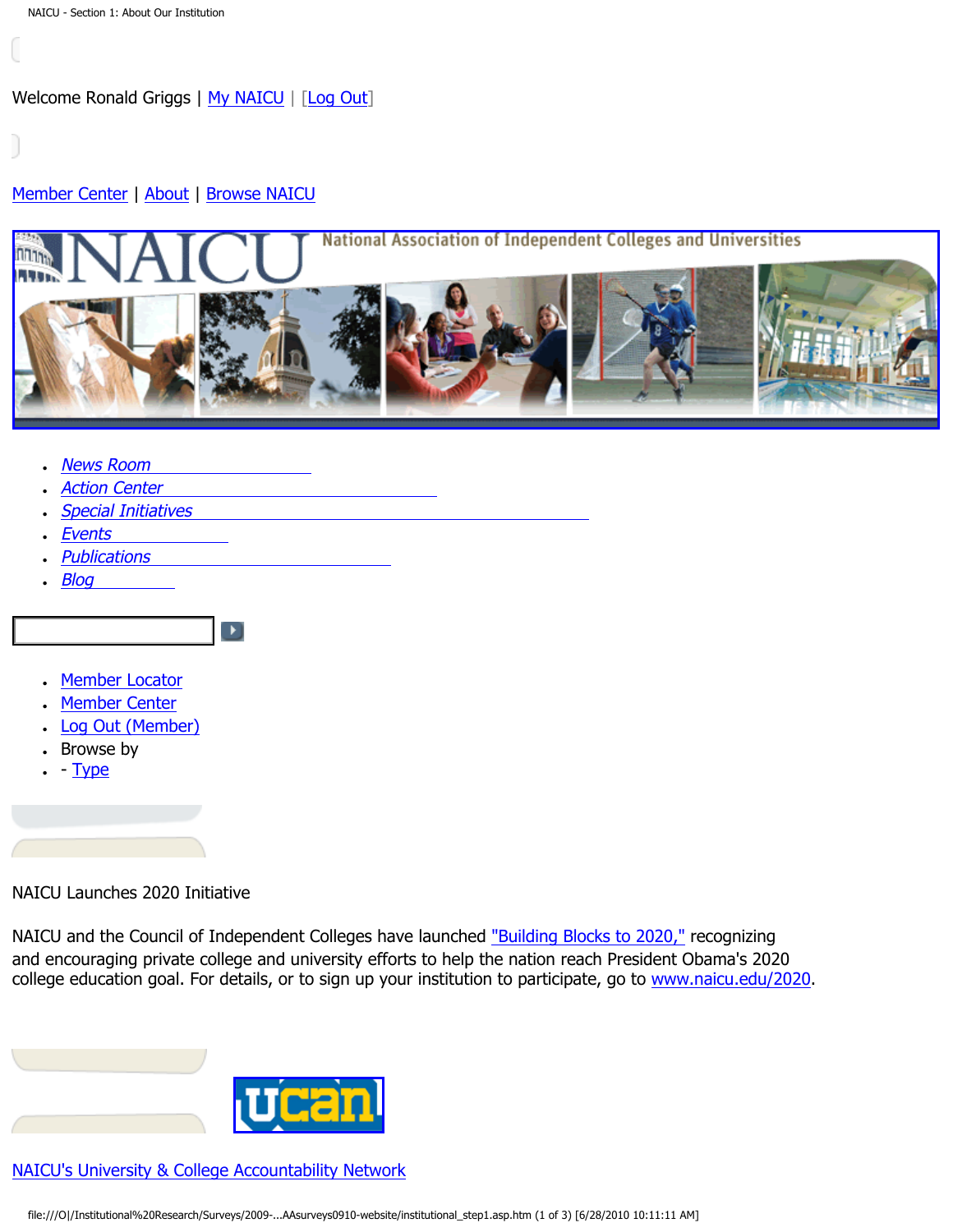| Read more                                                                                                                                                                     |                                                                                                                                                                                                                                                                                                         |
|-------------------------------------------------------------------------------------------------------------------------------------------------------------------------------|---------------------------------------------------------------------------------------------------------------------------------------------------------------------------------------------------------------------------------------------------------------------------------------------------------|
|                                                                                                                                                                               |                                                                                                                                                                                                                                                                                                         |
| Home $\rightarrow$ Member Center $\rightarrow$ Member Detail $\rightarrow$ Institutional Detail $\rightarrow$<br>Section 1: About Our Institution<br>(Section 1 Instructions) |                                                                                                                                                                                                                                                                                                         |
| what is special about your institution. (Click on<br>"Update" at bottom<br>after editing.)                                                                                    | Enter a brief description (75 words maximum) of your institution, emphasizing its distinctive<br>qualities, mission, character, setting, etc. This introduction will appear prominently at the top<br>of your U-CAN profile, so it's important, in this narrative, to create an informative overview of |
| Would you like to enter a narrative<br>about your institution?                                                                                                                | O Yes<br>$\bigcirc$ No                                                                                                                                                                                                                                                                                  |
| Kenyon                                                                                                                                                                        |                                                                                                                                                                                                                                                                                                         |
| Would you like to provide a URL<br>about what makes your institution<br>special?                                                                                              | O Yes<br>$\bigcirc$ No                                                                                                                                                                                                                                                                                  |
| Please enter the "What Makes Us<br>Special" URL for your institution                                                                                                          | http://www.kenyon.edu/about.xml                                                                                                                                                                                                                                                                         |
| Please provide the footer information for your institution                                                                                                                    |                                                                                                                                                                                                                                                                                                         |
| <b>Footer Street Address</b>                                                                                                                                                  | Ransom Hall, Gambier, OH 43022-9623                                                                                                                                                                                                                                                                     |
| <b>Footer Phone Number</b>                                                                                                                                                    | 740-427-5000                                                                                                                                                                                                                                                                                            |
| <b>Footer URL</b>                                                                                                                                                             | http://www.kenyon.edu                                                                                                                                                                                                                                                                                   |
| Update<br>Cancel                                                                                                                                                              |                                                                                                                                                                                                                                                                                                         |
| [News] [Action Center] [Special Initiatives] [Events] [Publications]                                                                                                          |                                                                                                                                                                                                                                                                                                         |
|                                                                                                                                                                               |                                                                                                                                                                                                                                                                                                         |
| Member center<br><b>Browse NAICU</b><br>About                                                                                                                                 |                                                                                                                                                                                                                                                                                                         |
|                                                                                                                                                                               | © 2010 National Association of Independent Colleges and Universities. All Rights Reserved                                                                                                                                                                                                               |
|                                                                                                                                                                               | 1025 Connecticut Ave., N.W., Suite 700<br>Washington, DC 20036<br>(202) 785-8866, Fax - (202) 835-0003                                                                                                                                                                                                  |
|                                                                                                                                                                               | file:///O /Institutional%20Research/Surveys/2009-AAsurveys0910-website/institutional_step1.asp.htm (2 of 3) [6/28/2010 10:11:11 AM]                                                                                                                                                                     |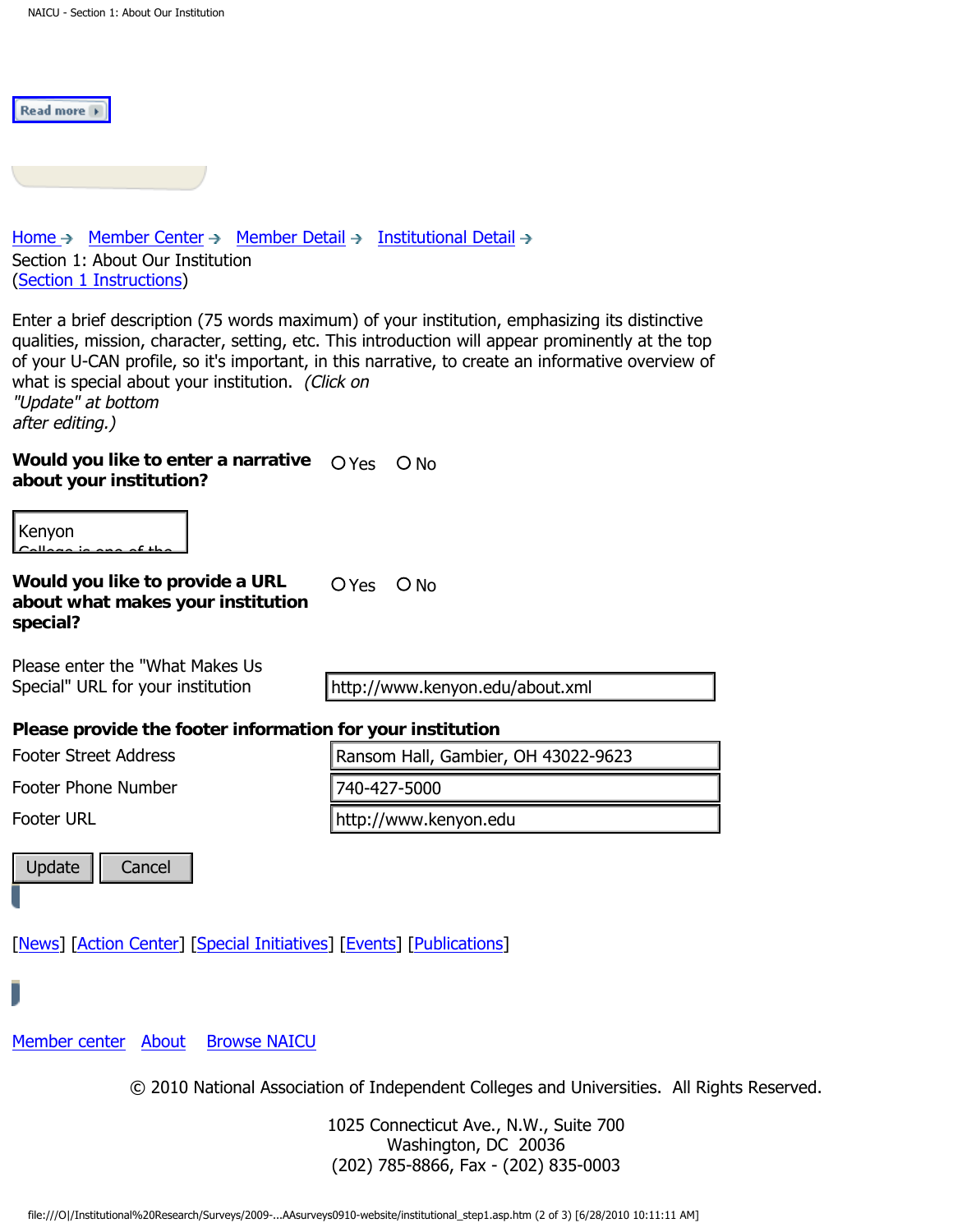Questions or comments? Contact [webmaster@naicu.edu](mailto:webmaster@naicu.edu). **Privacy Policy** [Terms of Use](http://naicu.edu/about/terms-of-use)

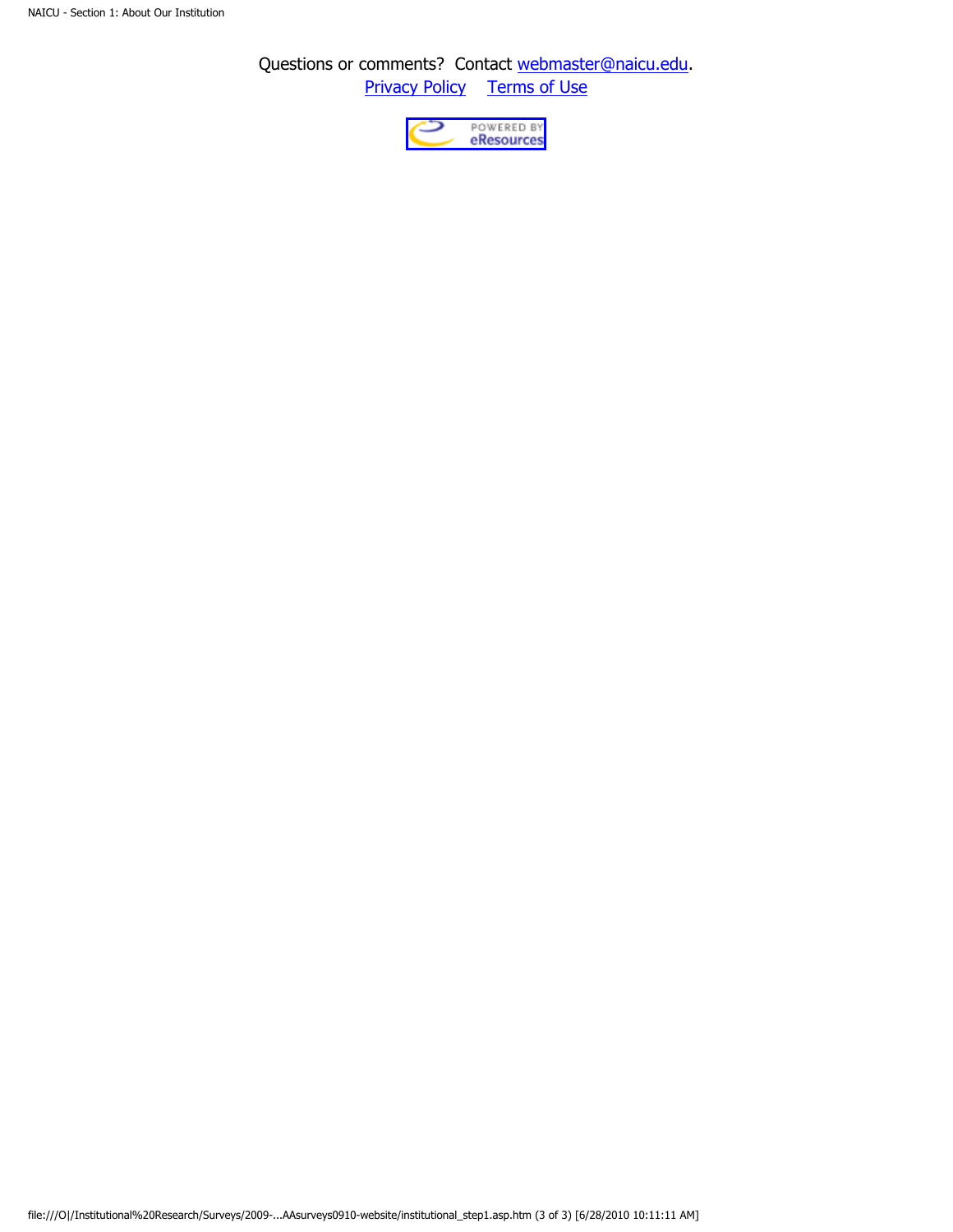# <span id="page-3-0"></span>[Member Center](http://naicu.edu/Member_Center/default.asp) | [About](http://naicu.edu/about/default.asp) | [Browse NAICU](http://naicu.edu/Browse_NAICU/default.asp)



- **[News Room](http://naicu.edu/news_room/default.asp)**
- **[Action Center](http://capwiz.com/naicu/home/)**
- **[Special Initiatives](http://naicu.edu/special_initiatives/default.asp)**

 $\blacktriangleright$ 

- **[Events](http://naicu.edu/events/default.asp)**
- **[Publications](http://naicu.edu/publications/default.asp)**
- [Blog](http://naicu.edu/naicublog/default.asp)
- [Member Locator](http://naicu.edu/member_center/memberLocator.asp)
- [Member Center](http://naicu.edu/member_center/)
- [Log Out \(Member\)](http://naicu.edu/member_center/signout.asp)
- Browse by
- $\cdot$  - [Type](http://naicu.edu/member_center/memberNews_byType.asp)

# NAICU Launches 2020 Initiative

NAICU and the Council of Independent Colleges have launched ["Building Blocks to 2020,"](http://naicu.edu/news_room/naicu-council-of-independent-colleges-launch-college-access-success-initiative) recognizing and encouraging private college and university efforts to help the nation reach President Obama's 2020 college education goal. For details, or to sign up your institution to participate, go to [www.naicu.edu/2020](http://naicu.edu/2020).

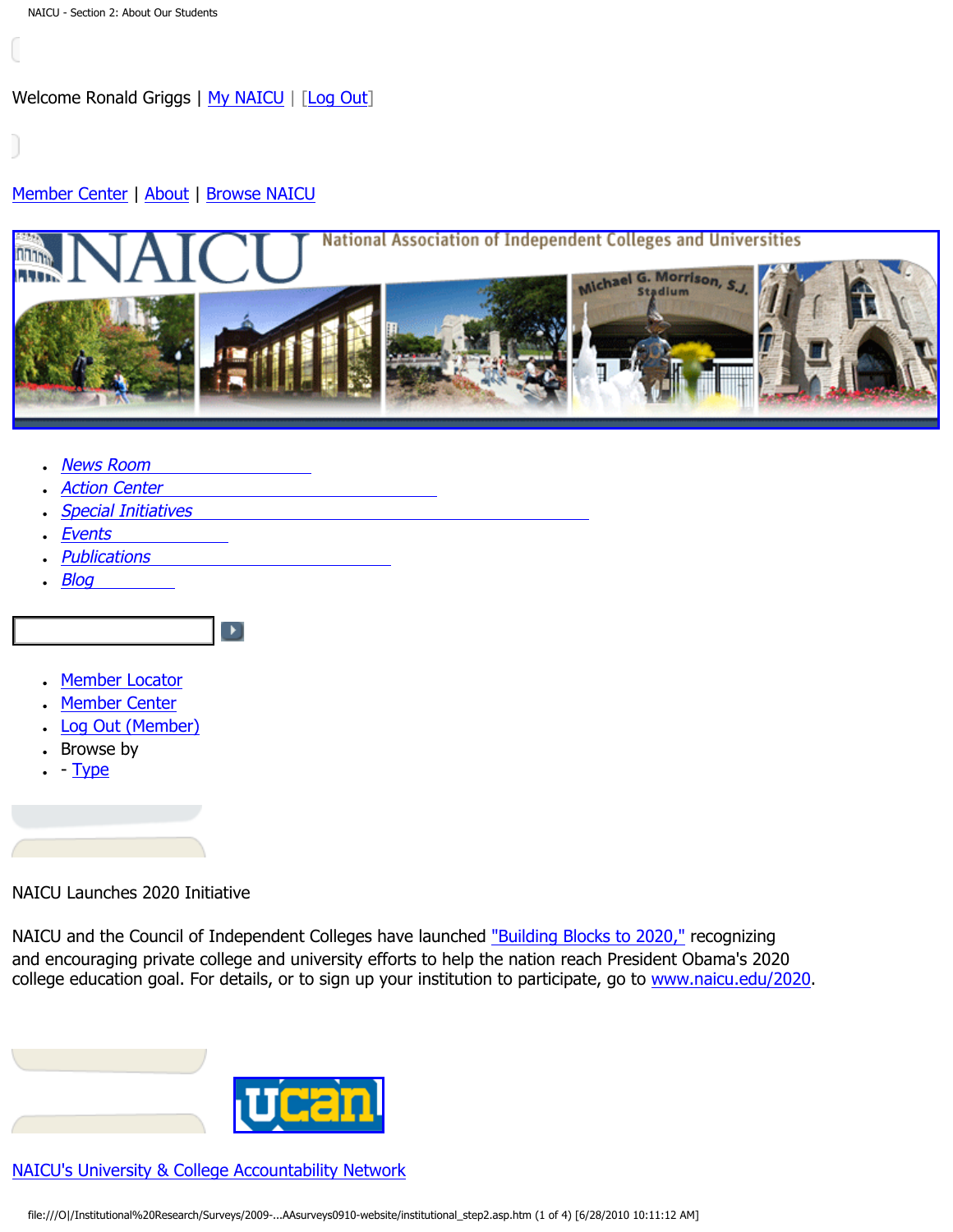Read more +



In this section, you will enter statistical information on your student body. Clicking the "yes" button on any item will open details and data entry fields for the item. Note that if your entry for any numerical field is zero, please enter "0" rather than "N/A." (Click on "Update" at bottom after editing.)

# **Would you like to enter Admissions Data: Would you like to enter Admissions Data:**

O<sub>No</sub>

**Transfer Students:** Data for this section is for Fall 2009 Number of degree/certificate-seeking undergraduate...

Transfer student applicants:

**Please select which test scores you would like to enter:** Data for this section is for Fall 2009

OSAT

| Transfer student applicants:                                                                                                        | 153  |  |
|-------------------------------------------------------------------------------------------------------------------------------------|------|--|
| Transfer student admitted applicants:                                                                                               | 10   |  |
| Transfer student enrolled applicants:                                                                                               | 3    |  |
| rst-time Students: Data for this section is for Fall 2009<br>umber of degree/certificate-seeking undergraduate                      |      |  |
| First-time student applicants:                                                                                                      | 3992 |  |
| First-time student admitted applicants:                                                                                             | 1538 |  |
| First-time student enrolled applicants:                                                                                             | 469  |  |
| ease select which test scores you would like to enter: Data for this section is for F<br>109<br>SAT                                 |      |  |
| 25% score for SAT Math:                                                                                                             | 600  |  |
| 75% score for SAT Math:                                                                                                             | 680  |  |
| 25% score for SAT Critical Reading:                                                                                                 | 630  |  |
| 75% score for SAT Critical Reading:                                                                                                 | 720  |  |
| 25% score for SAT Writing:                                                                                                          | 620  |  |
| 75% score for SAT Writing:                                                                                                          | 730  |  |
| <b>SAT Narrative Content Area</b><br>(15 words max. / entered word count<br>shown in red)<br><b>ACT</b>                             |      |  |
| file:///O /Institutional%20Research/Surveys/2009-AAsurveys0910-website/institutional_step2.asp.htm (2 of 4) [6/28/2010 10:11:12 AM] |      |  |
|                                                                                                                                     |      |  |

| IJF |  |  |  |
|-----|--|--|--|
|     |  |  |  |
|     |  |  |  |
|     |  |  |  |

| file:///O /Institutional%20Research/Surveys/2009-AAsurveys0910-website/institutional_step2.asp.htm (2 of 4) [6/28/2010 10:11:12 |  |  |  |
|---------------------------------------------------------------------------------------------------------------------------------|--|--|--|
|---------------------------------------------------------------------------------------------------------------------------------|--|--|--|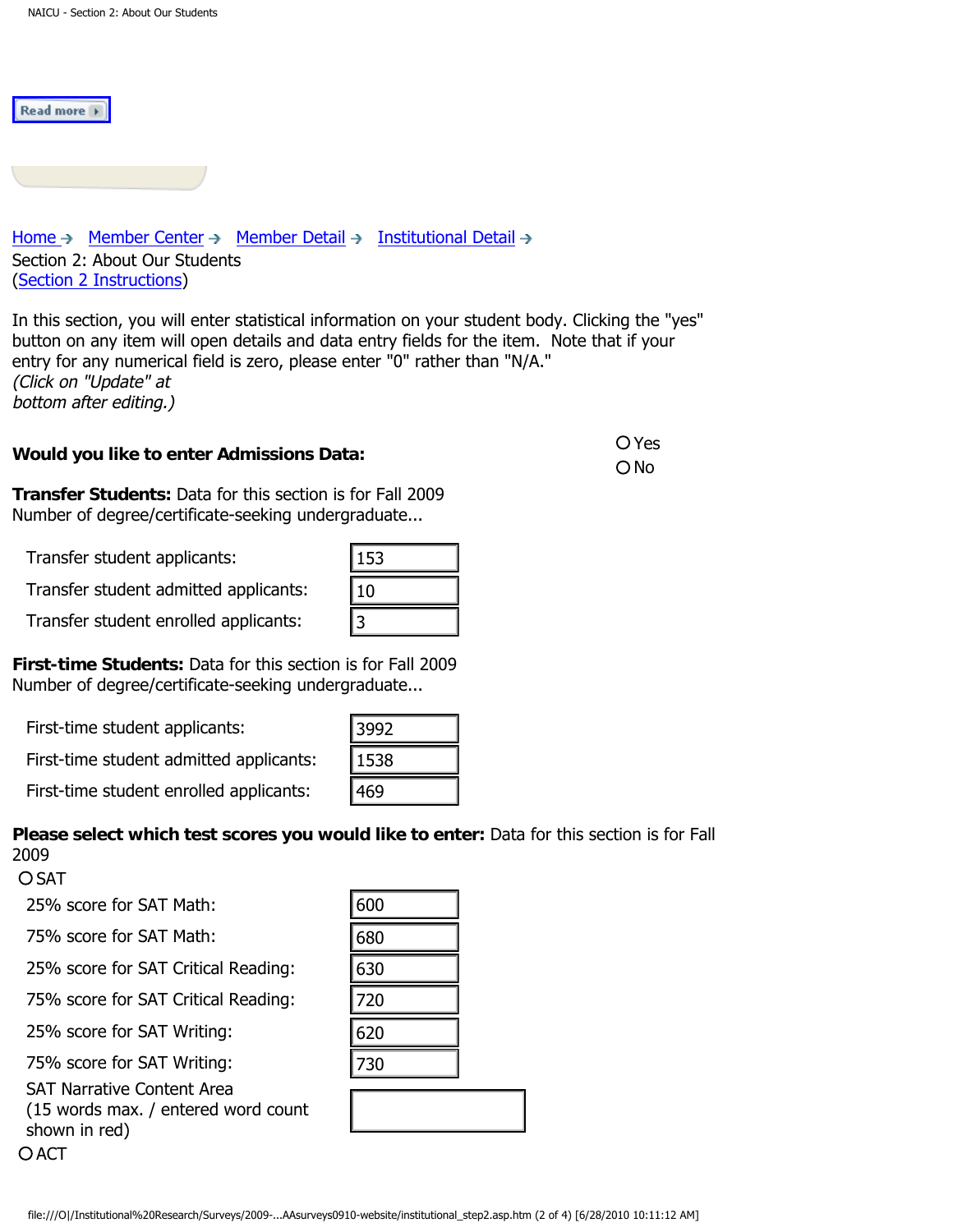| Would you like to enter the Average High School GPA of Freshmen: | O Yes |
|------------------------------------------------------------------|-------|
|                                                                  | ONO   |

Data for this section is for all degree-seeking, first-time, first-year (freshman) students who submitted GPAs in Fall 2009

Please enter the Average High School GPA:

# **Would you like to enter information about your Freshmen Class Geographical Profile:**  O Yes ONo esse enter the Average High School GPA: [3.82]<br>
could you like to enter information about your Freshmen Class OVes<br>
operaphical Profile: Control institution about your Freshmen Class OVes<br>
combined: the total first-time de

Data for this section is for Fall 2009

Please enter the total first-time degree seeking undergraduate students:

- From Ohio From all other states and US territories combined:
- From foreign countries:

| Whose state or residence was unknown |
|--------------------------------------|
| or unreported:                       |

Please enter the total first-time degree seeking undergraduate students:

| Would you like to enter Enrollment Information: | O Yes |
|-------------------------------------------------|-------|
|                                                 | ONO   |

469

1616

0

0

 $\overline{0}$ 

Data for this section is for Fall 2009

Please enter the number of...

Full-time degree seeking

undergraduates:

Full-time graduate students:

Part-time degree seeking

undergraduates:

|  | Part-time graduate students: |
|--|------------------------------|
|--|------------------------------|

# **Would you like to enter Gender Information: Would you like to enter Gender Information:**

Data for this section is for Fall 2009

Please enter the number of full-time degree seeking PLUS part-time degree seeking

Undergraduate women:

| 0 |  |
|---|--|
| 0 |  |

# **Would you like to enter Diversity Information:**  $\overline{O}$  Yes

O No

ONo

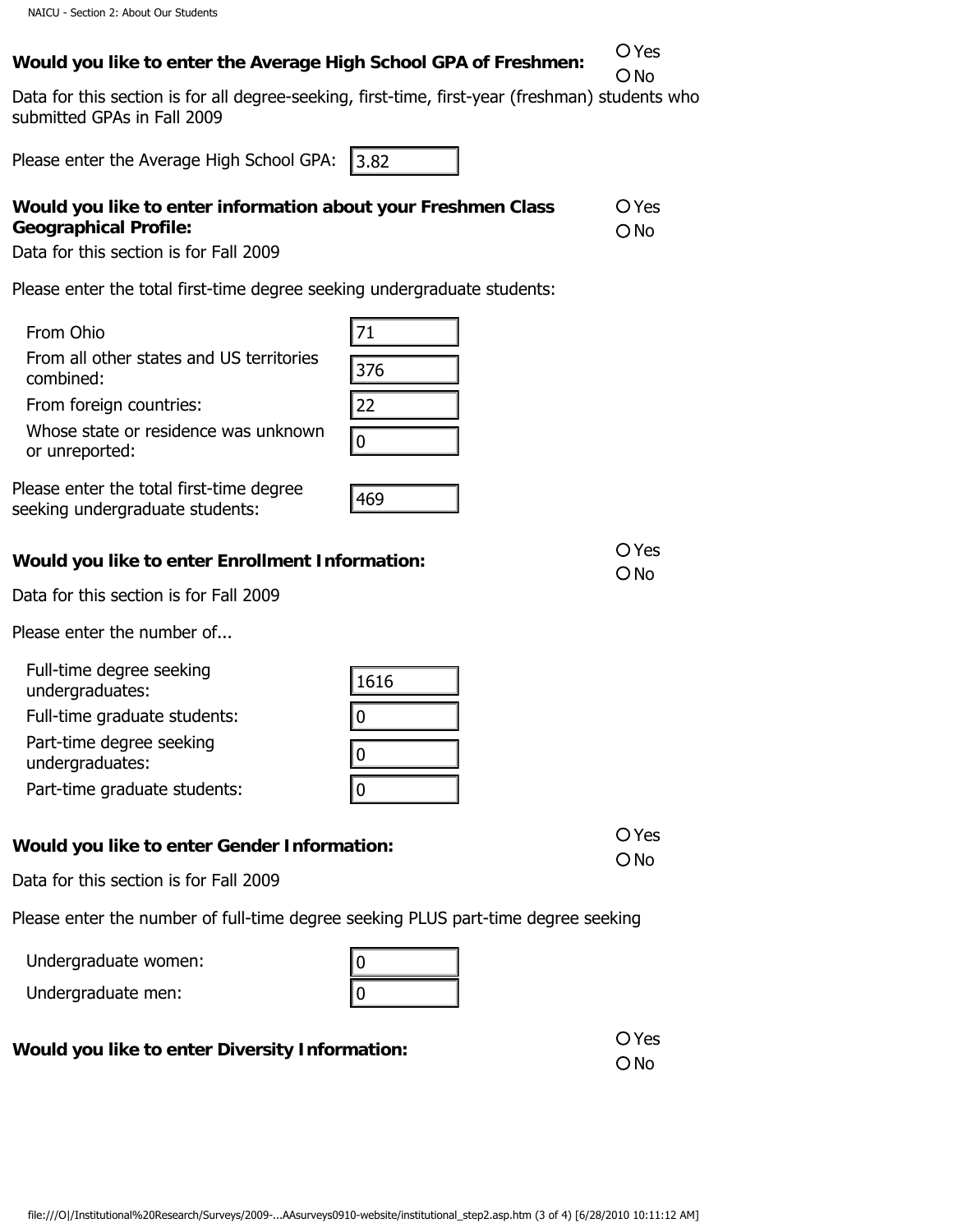Data for this section is for Fall 2009

Please enter the number of degree-seeking...

| "Race/Ethnicity Unknown"<br>undergraduates:                                                                                                                                                                           | 47                                                                                                     |                 |
|-----------------------------------------------------------------------------------------------------------------------------------------------------------------------------------------------------------------------|--------------------------------------------------------------------------------------------------------|-----------------|
| "Nonresident Aliens" undergraduates:                                                                                                                                                                                  | 69                                                                                                     |                 |
| "White, Non-Hispanic" undergraduates:                                                                                                                                                                                 | 1276                                                                                                   |                 |
| "Hispanic" undergraduates:                                                                                                                                                                                            | 55                                                                                                     |                 |
| "Asian or Pacific Islander"                                                                                                                                                                                           |                                                                                                        |                 |
| undergraduates:                                                                                                                                                                                                       | 101                                                                                                    |                 |
| "American Indian or Alaska Native"<br>undergraduates:                                                                                                                                                                 | 11                                                                                                     |                 |
| "Black, Non-Hispanic" undergraduates:                                                                                                                                                                                 | 57                                                                                                     |                 |
| Would you like to enter Freshmen Returning for Sophomore Year<br>Information:<br>Freshman Returning For Sophomore Year:                                                                                               |                                                                                                        | O Yes<br>$O$ No |
|                                                                                                                                                                                                                       |                                                                                                        |                 |
| Please enter the percentage of full-time,<br>first-time bachelor's (or equivalent) degree-<br>seeking undergraduates entering your<br>institution in Fall 2008 (or the preceding<br>summer term) who enrolled in your | 91<br>$\frac{0}{0}$                                                                                    |                 |
| institution in Fall 2009:                                                                                                                                                                                             |                                                                                                        |                 |
| Would you like to provide a URL for more information about your<br>students?                                                                                                                                          |                                                                                                        | O Yes<br>$O$ No |
| Please enter the "For More About Our<br>Students" URL:                                                                                                                                                                | http://www.kenyon.edu/x1658.xml                                                                        |                 |
| Update<br>Cancel                                                                                                                                                                                                      |                                                                                                        |                 |
| [News] [Action Center] [Special Initiatives] [Events] [Publications]                                                                                                                                                  |                                                                                                        |                 |
| J                                                                                                                                                                                                                     |                                                                                                        |                 |
| Member center About<br><b>Browse NAICU</b>                                                                                                                                                                            |                                                                                                        |                 |
|                                                                                                                                                                                                                       | © 2010 National Association of Independent Colleges and Universities. All Rights Reserved.             |                 |
|                                                                                                                                                                                                                       | 1025 Connecticut Ave., N.W., Suite 700<br>Washington, DC 20036<br>(202) 785-8866, Fax - (202) 835-0003 |                 |
|                                                                                                                                                                                                                       | Questions or comments? Contact webmaster@naicu.edu.<br><b>Privacy Policy Terms of Use</b>              |                 |
|                                                                                                                                                                                                                       | POWERED BY<br>eResources                                                                               |                 |
| file:///O /Institutional%20Research/Surveys/2009-AAsurveys0910-website/institutional_step2.asp.htm (4 of 4) [6/28/2010 10:11:12 AM]                                                                                   |                                                                                                        |                 |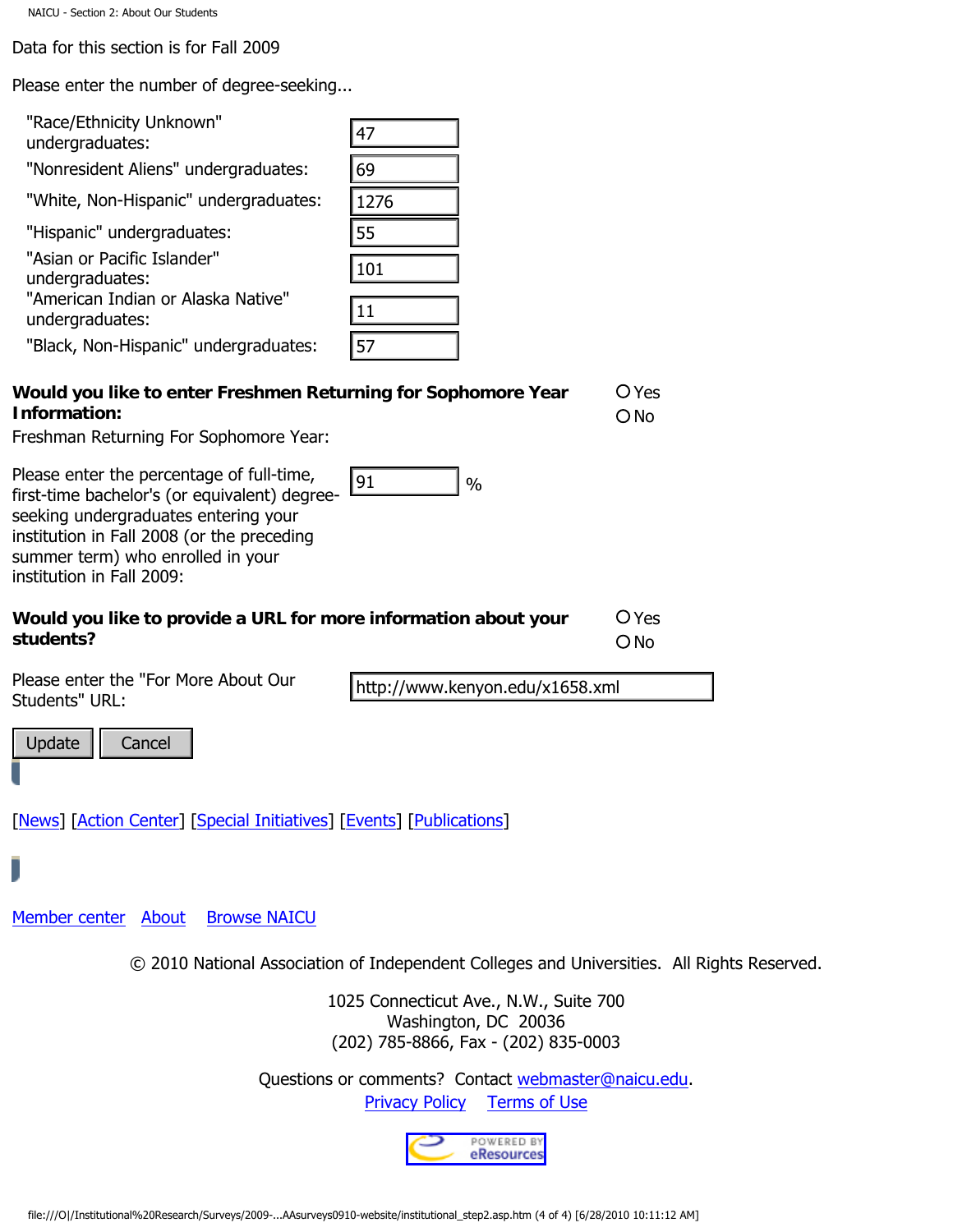# <span id="page-7-0"></span>[Member Center](http://naicu.edu/Member_Center/default.asp) | [About](http://naicu.edu/about/default.asp) | [Browse NAICU](http://naicu.edu/Browse_NAICU/default.asp)



- **[News Room](http://naicu.edu/news_room/default.asp)**
- **[Action Center](http://capwiz.com/naicu/home/)**
- [Special Initiatives](http://naicu.edu/special_initiatives/default.asp)

 $\blacktriangleright$ 

- **[Events](http://naicu.edu/events/default.asp)**
- **[Publications](http://naicu.edu/publications/default.asp)**
- $\cdot$  [Blog](http://naicu.edu/naicublog/default.asp)
- [Member Locator](http://naicu.edu/member_center/memberLocator.asp)
- [Member Center](http://naicu.edu/member_center/)
- [Log Out \(Member\)](http://naicu.edu/member_center/signout.asp)
- Browse by
- $\cdot$  - [Type](http://naicu.edu/member_center/memberNews_byType.asp)

# NAICU Launches 2020 Initiative

NAICU and the Council of Independent Colleges have launched ["Building Blocks to 2020,"](http://naicu.edu/news_room/naicu-council-of-independent-colleges-launch-college-access-success-initiative) recognizing and encouraging private college and university efforts to help the nation reach President Obama's 2020 college education goal. For details, or to sign up your institution to participate, go to [www.naicu.edu/2020](http://naicu.edu/2020).

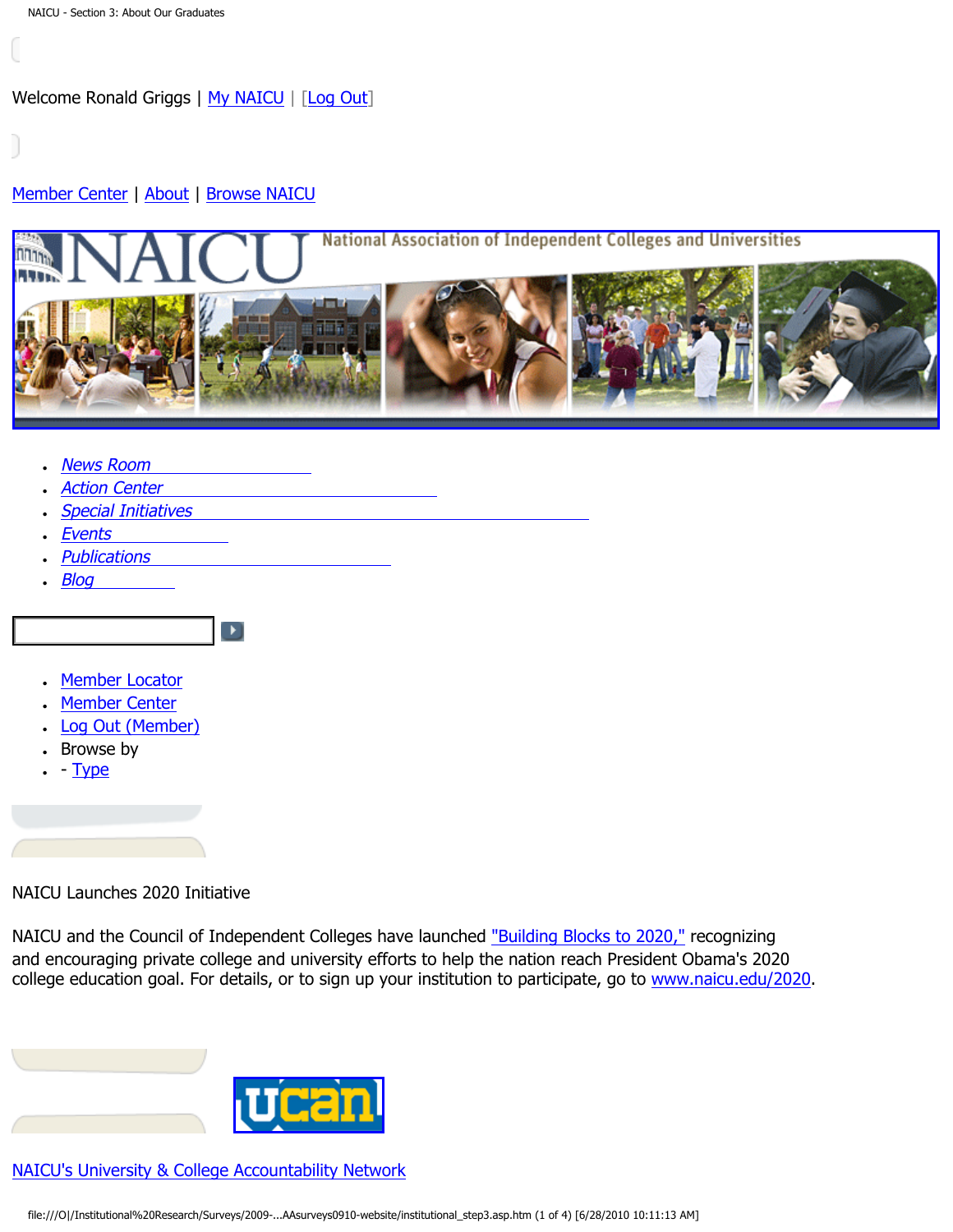Read more

[Home](http://naicu.edu/)  $\rightarrow$  [Member Center](http://naicu.edu/member_center/)  $\rightarrow$  [Member Detail](http://naicu.edu/member_center/id.432/member_detail.asp)  $\rightarrow$  [Institutional Detail](http://naicu.edu/member_center/id.432/institutional_detail.asp)  $\rightarrow$ Section 3: About Our Graduates [\(Section 3 Instructions\)](http://www.naicu.edu/special_initiatives/u-can-data-entry-guidelines#Sec3)

This section provides a statistical and anecdotal overview of your graduates. Clicking the "yes" button on any item will open details and data entry fields for the item. Note that if your entry for any numerical field is zero, please enter "0" rather than "N/A." (Click on "Update" at bottom after editing.)

### **Would you like to enter Percentage of Students Who Graduate Information:**  Yes O<sub>No</sub>

Please enter the TOTAL NUMBER of all students from the initial 2002 cohort of first-time, fulltime bachelor's (or equivalent) degree-seeking undergraduate students MINUS allowable exclusions...

Please enter the TOTAL NUMBER of all students from the initial 2002 cohort of first-time, fulltime bachelor's (or equivalent) degree-seeking undergraduate students that: file:///O|/Institutional%20Research/Surveys/2009-...AAsurveys0910-website/institutional\_step3.asp.htm (2 of 4) [6/28/2010 10:11:13 AM] <sup>440</sup> <sup>376</sup> <sup>102</sup>

Completed the program in four years or less (by August 31, 2006):

| s,<br>ر<br>, |  |
|--------------|--|
|              |  |

Completed the program in more than four years but in five years or less (after August 31, 2006 and by August 31, 2007):

Completed the program in more than five years but in six years or less (after August 31, 2007 and by August 31, 2008):

Completed the program within six years (by August 31, 2008):

Percentage of Students Narrative Content Area (25 words max. / entered word count shown in red):

**Please select which Life After College Links you would like to provide:** Internships ✔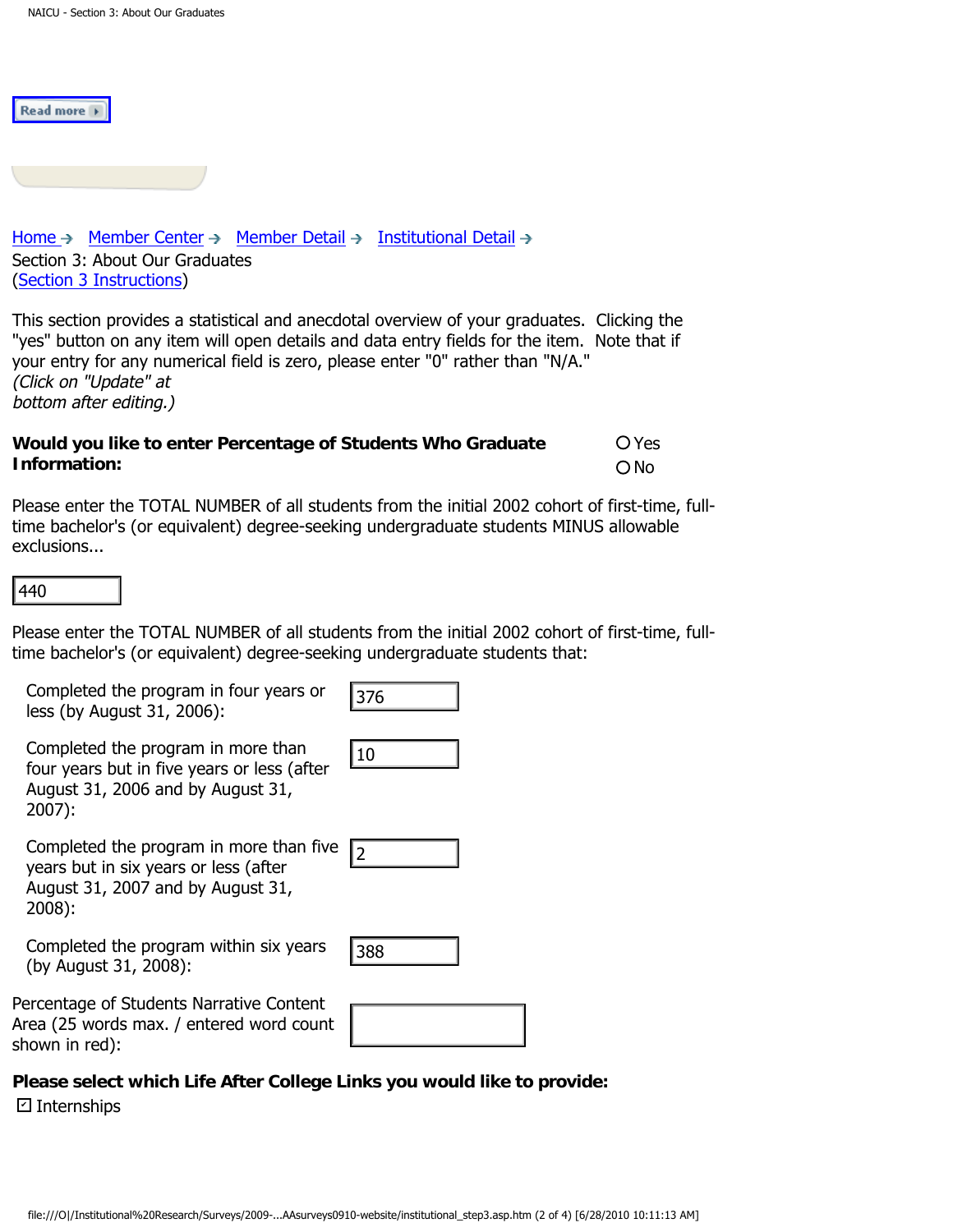| NAICU - Section 3: About Our Graduates                                         |                                                                                                                                     |                        |
|--------------------------------------------------------------------------------|-------------------------------------------------------------------------------------------------------------------------------------|------------------------|
| Institution Internship URL:                                                    | http://www.kenyon.edu/x26789.xml                                                                                                    |                        |
| □ Career & Placement Services                                                  |                                                                                                                                     |                        |
| <b>Institution Career &amp; Placement</b><br>URL:                              | http://www.kenyon.edu/x26285.xml                                                                                                    |                        |
| □ Graduate School Preparation                                                  |                                                                                                                                     |                        |
| <b>Institution Graduate School</b><br>Preparation URL:                         | http://www.kenyon.edu/x26712.xml                                                                                                    |                        |
| $\boxdot$ About Our Graduates                                                  |                                                                                                                                     |                        |
| <b>Institution About Our Graduates</b><br>URL:                                 | http://www.kenyon.edu/x1132.xml                                                                                                     |                        |
| Information:                                                                   | Would you like to enter Number of Degrees Awarded Last Year                                                                         | O Yes<br>$O$ No        |
| 30, 2009:                                                                      | Please enter the number of degrees awarded by your institution from July 1, 2008 to June                                            |                        |
| Bachelor's degrees:                                                            | 386                                                                                                                                 |                        |
| Associate's degrees:                                                           | $\mathbf 0$                                                                                                                         |                        |
| Master's degrees:                                                              | $\mathbf 0$                                                                                                                         |                        |
| Doctoral degrees:                                                              | 0                                                                                                                                   |                        |
| <b>Year Information:</b>                                                       | Would you like to enter Bachelor's Degrees by Major Awarded Last                                                                    | O Yes<br>$\bigcirc$ No |
|                                                                                | Data is for first majors who graduated between July 1, 2008 and June 30, 2009.                                                      |                        |
| Name of the CIP in which the most<br>bachelor's degrees were conferred:        | English language & literature/letters                                                                                               |                        |
| Number of degrees for this field:                                              | 62                                                                                                                                  |                        |
| Name of the CIP in which the second<br>most bachelor's degrees were conferred: | <b>Political Science</b>                                                                                                            |                        |
| Number of degrees for this field:                                              | 36                                                                                                                                  |                        |
| Name of the CIP in which the third most<br>bachelor's degrees were conferred:  | <b>International Studies</b>                                                                                                        |                        |
| Number of degrees for this field:                                              | 33                                                                                                                                  |                        |
|                                                                                |                                                                                                                                     |                        |
|                                                                                | file:///O /Institutional%20Research/Surveys/2009-AAsurveys0910-website/institutional_step3.asp.htm (3 of 4) [6/28/2010 10:11:13 AM] |                        |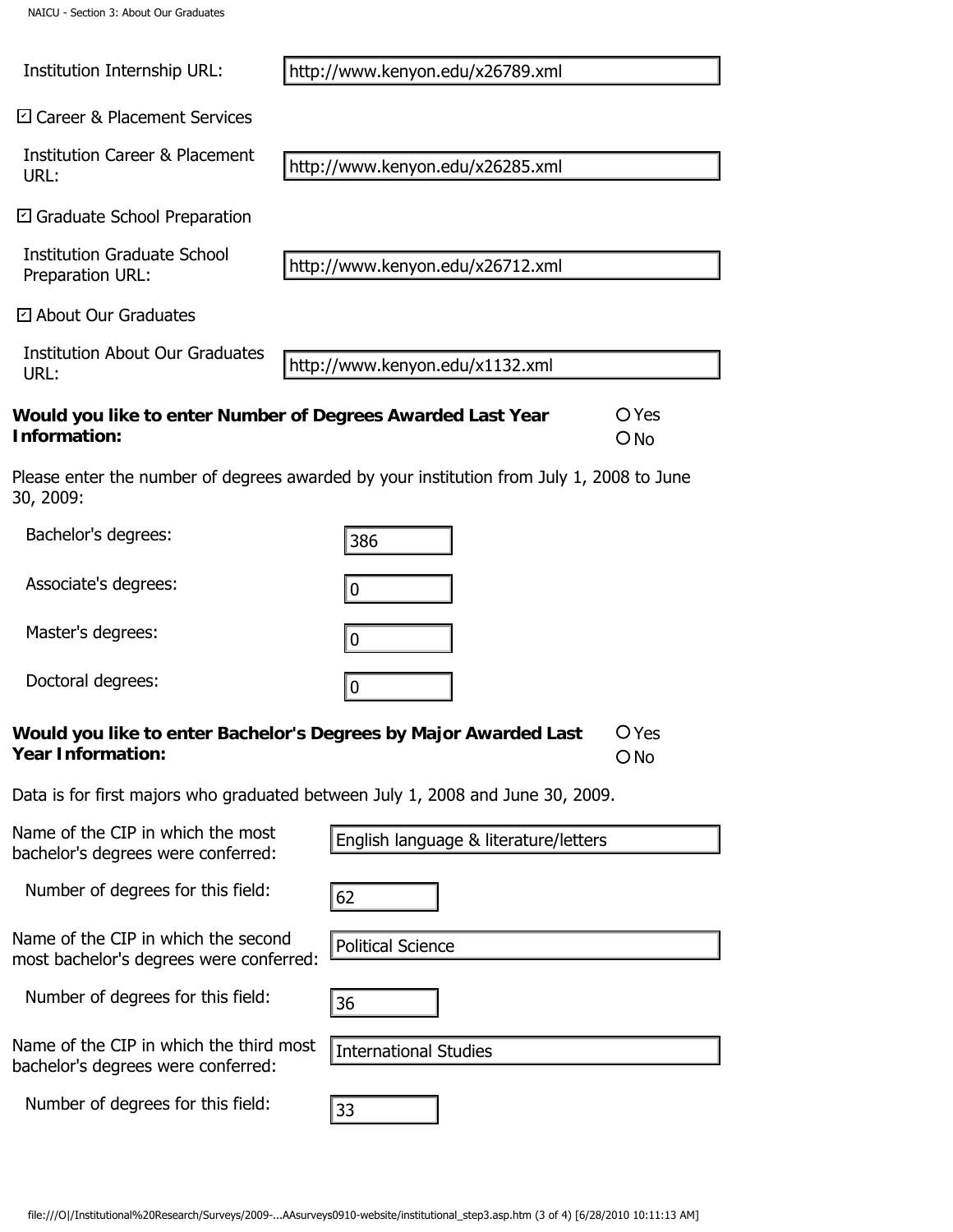|  |  | NAICU - Section 3: About Our Graduates |
|--|--|----------------------------------------|
|  |  |                                        |

| NAICU - Section 3: About Our Graduates                                                                                              |
|-------------------------------------------------------------------------------------------------------------------------------------|
| Name of the CIP in which the fourth<br>Economics<br>most bachelor's degrees were conferred:                                         |
| Number of degrees for this field:<br>33                                                                                             |
| Total number of bachelor's degrees:<br>386                                                                                          |
| Bachelor's Degree Narrative Content<br>Area<br>(25 words max. / entered word count<br>shown in red):                                |
| Please select which More Information About links about your institution you<br>would like to provide:<br>□ Academics                |
| <b>Institution Academics URL:</b><br>http://www.kenyon.edu/academics.xml                                                            |
| □ Transfer of Credit Policy                                                                                                         |
| <b>Institution Transfer of Credit</b><br>http://registrar.kenyon.edu/usatrans.htm<br>Policy URL:                                    |
| □ Accreditation                                                                                                                     |
| <b>Institution Accreditation URL:</b><br>http://www.kenyon.edu/fastfacts.xml                                                        |
| Update<br>Cancel                                                                                                                    |
| [News] [Action Center] [Special Initiatives] [Events] [Publications]                                                                |
|                                                                                                                                     |
| Member center About<br><b>Browse NAICU</b>                                                                                          |
| © 2010 National Association of Independent Colleges and Universities. All Rights Reserved.                                          |
| 1025 Connecticut Ave., N.W., Suite 700<br>Washington, DC 20036<br>(202) 785-8866, Fax - (202) 835-0003                              |
| Questions or comments? Contact webmaster@naicu.edu.<br><b>Privacy Policy</b><br><b>Terms of Use</b>                                 |
| POWERED BY<br>eResources                                                                                                            |
|                                                                                                                                     |
|                                                                                                                                     |
| file:///O /Institutional%20Research/Surveys/2009-AAsurveys0910-website/institutional_step3.asp.htm (4 of 4) [6/28/2010 10:11:13 AM] |
|                                                                                                                                     |

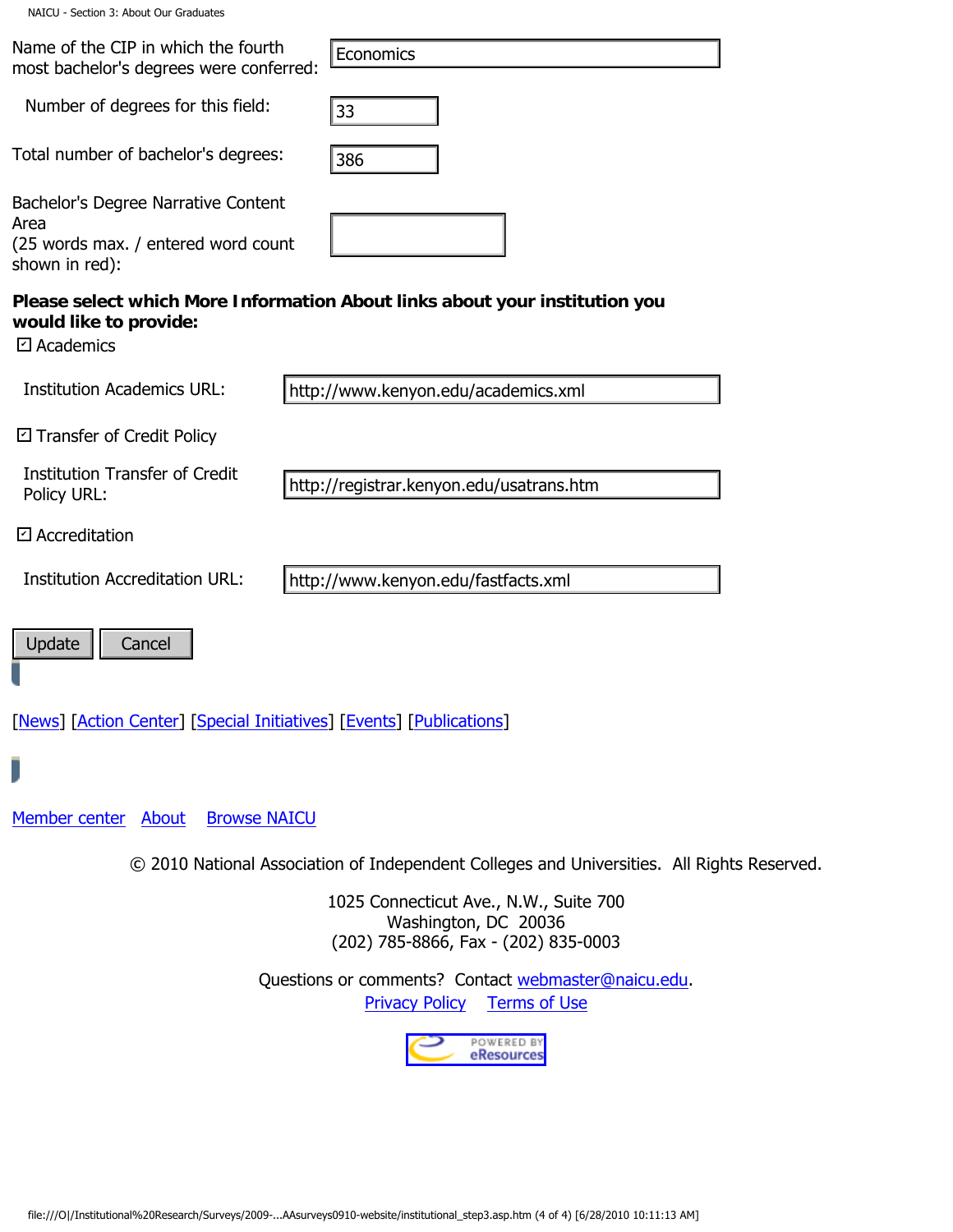# <span id="page-11-0"></span>[Member Center](http://naicu.edu/Member_Center/default.asp) | [About](http://naicu.edu/about/default.asp) | [Browse NAICU](http://naicu.edu/Browse_NAICU/default.asp)



- **[News Room](http://naicu.edu/news_room/default.asp)**
- **[Action Center](http://capwiz.com/naicu/home/)**
- **[Special Initiatives](http://naicu.edu/special_initiatives/default.asp)**

 $\blacktriangleright$ 

- **[Events](http://naicu.edu/events/default.asp)**
- **[Publications](http://naicu.edu/publications/default.asp)**
- $\cdot$  [Blog](http://naicu.edu/naicublog/default.asp)
- [Member Locator](http://naicu.edu/member_center/memberLocator.asp)
- [Member Center](http://naicu.edu/member_center/)
- [Log Out \(Member\)](http://naicu.edu/member_center/signout.asp)
- Browse by
- $\cdot$  - [Type](http://naicu.edu/member_center/memberNews_byType.asp)

# NAICU Launches 2020 Initiative

NAICU and the Council of Independent Colleges have launched ["Building Blocks to 2020,"](http://naicu.edu/news_room/naicu-council-of-independent-colleges-launch-college-access-success-initiative) recognizing and encouraging private college and university efforts to help the nation reach President Obama's 2020 college education goal. For details, or to sign up your institution to participate, go to [www.naicu.edu/2020](http://naicu.edu/2020).

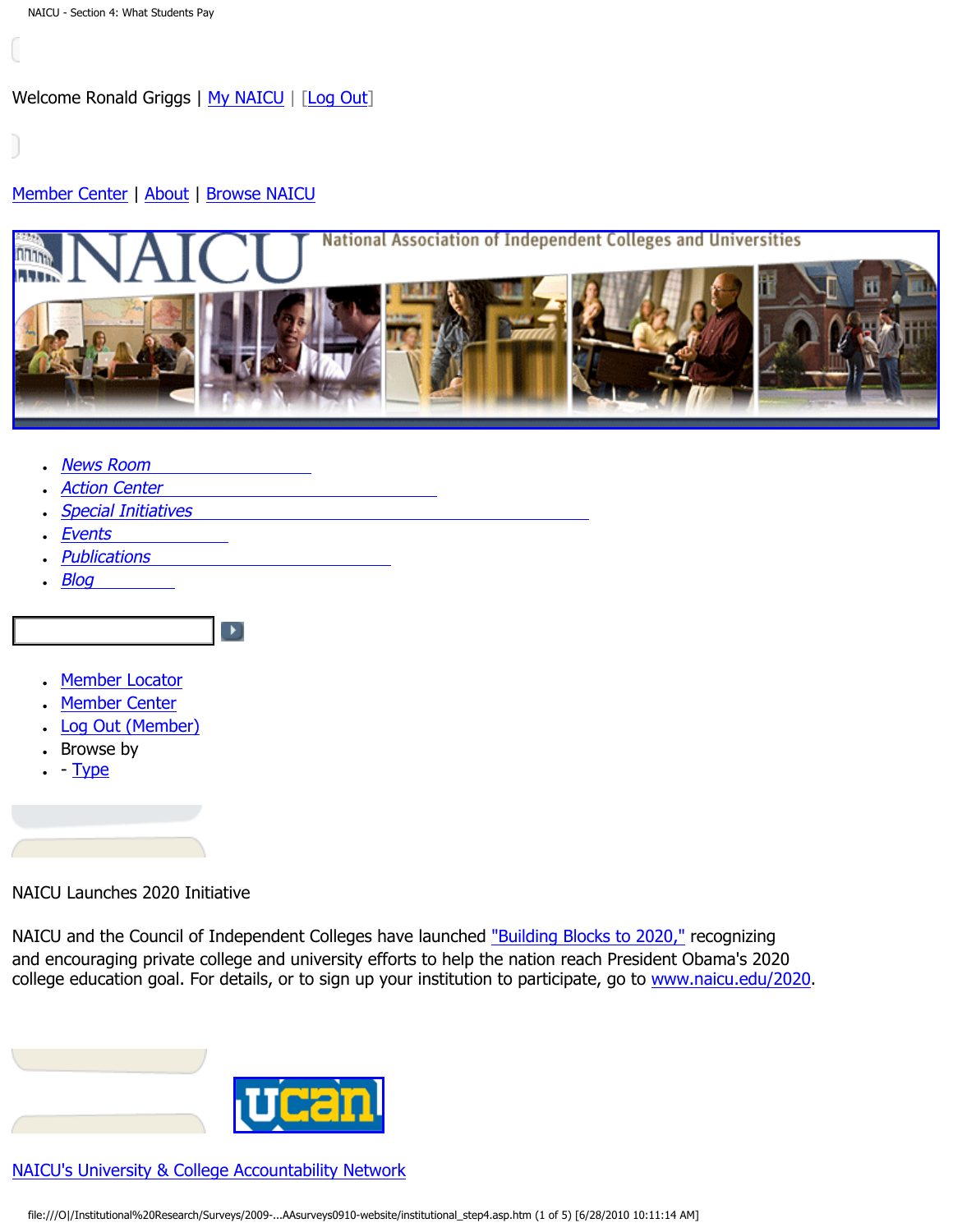| I<br>'ead more' |  |
|-----------------|--|
|                 |  |

[Home](http://naicu.edu/)  $\rightarrow$  [Member Center](http://naicu.edu/member_center/)  $\rightarrow$  [Member Detail](http://naicu.edu/member_center/id.432/member_detail.asp)  $\rightarrow$  [Institutional Detail](http://naicu.edu/member_center/id.432/institutional_detail.asp)  $\rightarrow$ Section 4: What Students Pay [\(Section 4 Instructions\)](http://www.naicu.edu/special_initiatives/u-can-data-entry-guidelines#Sec4)

In this section, you will provide information on the financial aspects of attending your institution - both currently and over time. You may enter a detailed breakdown of tuition and fees, or just a description and explanation of your comprehensive fee. Clicking the "yes" button on any item will open details and data entry fields for the item. Note that if your entry for any numerical field is zero, please enter "0" rather than "N/A." (Click on "Update" at bottom after editing.)

# **Please select how you would like to report your Price of Attendance Data.**

We wish to itemize our price of attendance data

Estimated "other expenses" for a typical full-time undergraduate resident student for academic year 2009-10. "Other expenses" include the average costs for clothing, laundry, entertainment, medical (if not a required fee), and furnishings:

Estimated "transportation" expenses for a typical full-time undergraduate resident student for academic year 2009-10. For "Transportation" expenses assume two round trips to student's hometown per year for students in institutional housing:

Estimated "books and supplies" expenses for a typical full-time undergraduate resident student for academic year 2009- 10. Use the average cost of books and supplies. Do not include unusual costs for special groups of students (e.g., engineering or art majors), unless they constitute the majority of students at your institution: film the undergraduate resident student<br>
Il three undergraduate resident student<br>
racedent vearage costs for<br>
racedent vearage costs for<br>
the numerical reduced fee), and furnishing:<br>
filmstated "transportation" expenses f

Estimated "room and board" charges for a typical full-time undergraduate resident student for academic year 2009-10. Assume double occupancy in institutional housing and 19 meals per week (or the maximum meal plan):

|--|

| - 3 |  |
|-----|--|
|-----|--|

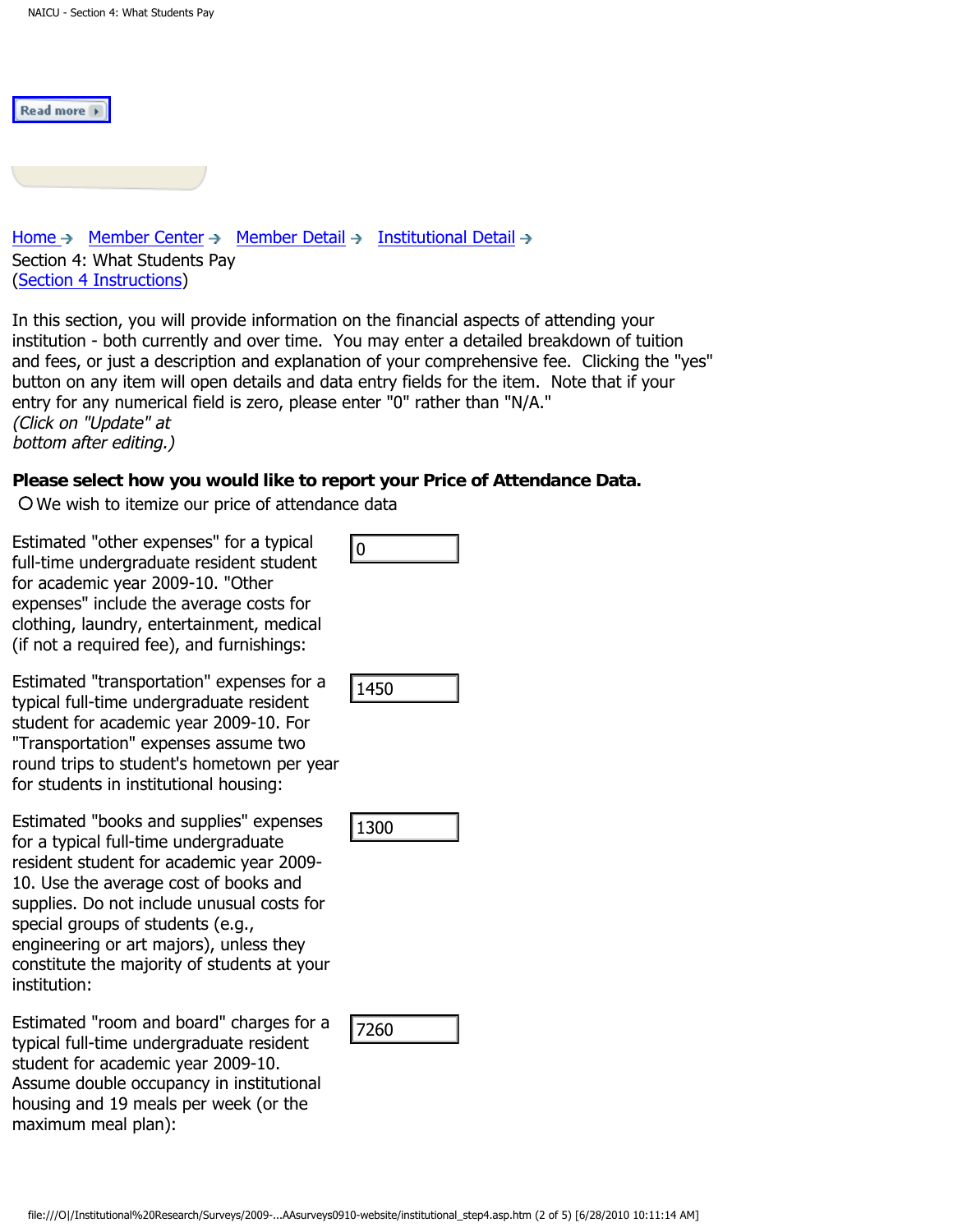Estimated "tuition and fees" charges for a typical full-time undergraduate resident student for academic year 2009-10. This figure should represent typical tuition for a full-time undergraduate student for the full academic year (generally September to June) plus required fees or those charges that all full-time students must pay that are not included in tuition (for example, registration, health, or activity fees). Optional fees such as parking and laboratory use should not be included: unlead untour and technology and the search of 5 of 5 of 5) and 14088<br>
the distribution of prescript typical untition (or 6 of 6)<br>
of the undergraduate student for the 0 of<br>
of the undergraduate student for the 0 of<br>
or ph

We wish to provide a narrative, describing our comprehensive fee.

(The following text will appear below the "Tuition and Fees History" graphics on your profile: "This is a comprehensive fee. See 'Price of Attendance' text for more information.")

### **Would you like to enter Percent of Freshmen Receiving Aid by Type Data:**  O Yes ONo

Please provide the percentage of Fall 2007 cohort of full-time, first-time degree-seeking undergraduates...

Who receive federal grants. These monies include Pell Grants and Supplemental Educational Opportunity Grants made by the U.S. Department of Education as well as need-based and merit-based educational assistance funds and training vouchers from other federal agencies:

Who receive state/local grants. These monies include grants provided by the state to the institution through the LEAP program as well as state merit scholarships and tuition and fee waivers. Local grants are any local government grants, scholarship, or gift-aid awarded directly to the student:

Who receive institutional grants. These monies include scholarships and fellowships funded by the institution and/ or individual departments. Also included are tuition and fee waivers and athletic scholarships from the institution: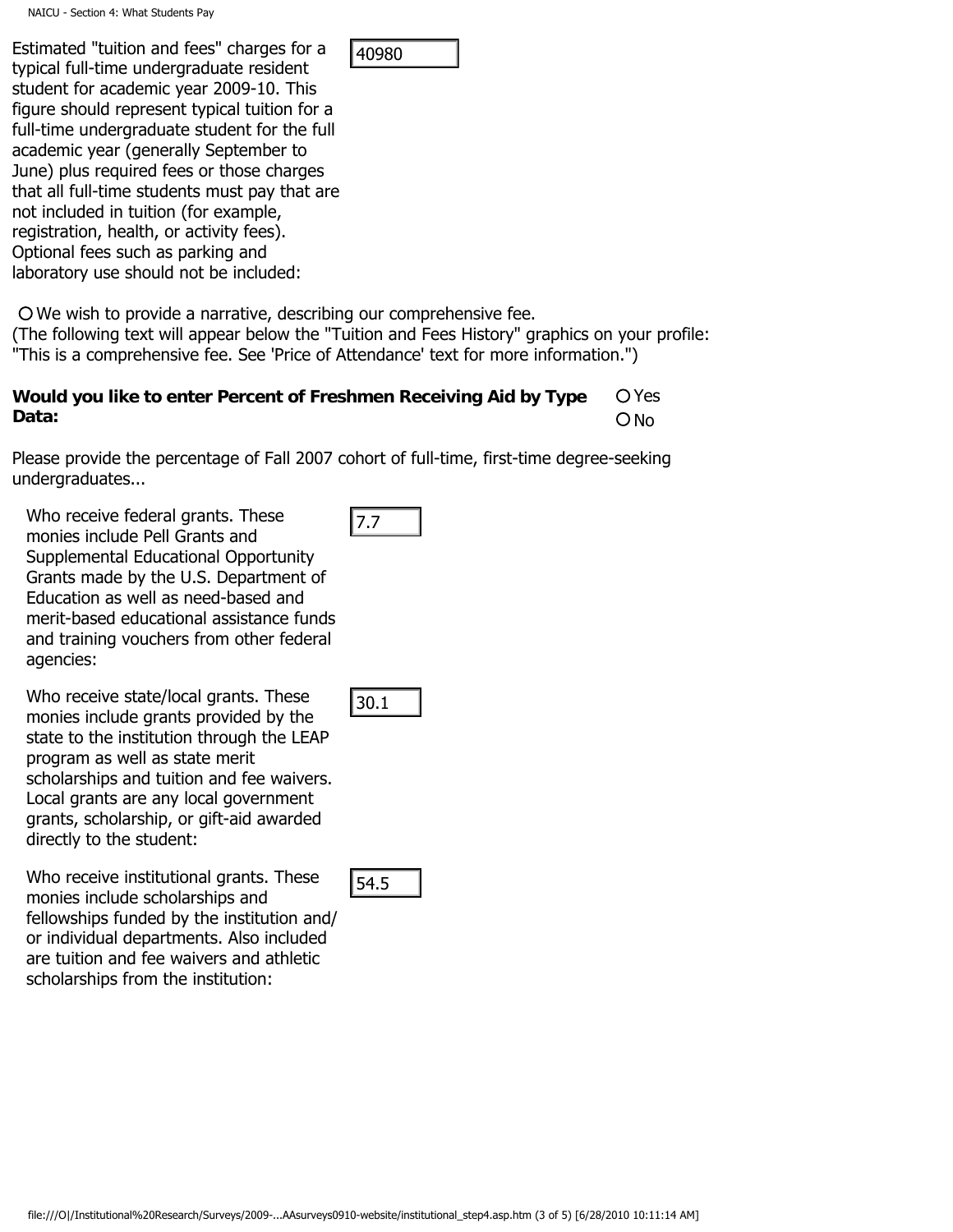| Who receive student loans. These monies $\sqrt{77.5}$ |  |
|-------------------------------------------------------|--|
| harihiadi unu har harihiadi u ahı ılmi                |  |

include subsidized and unsubsidized loans made directly to the student, including Perkins Loans. Also included are institutionally- and privatelysponsored loans for which the student is the designated borrower and funds go through the institution. PLUS and other loans for which the parent is the designated borrower are excluded:

# **Would you like to enter 2008-09 Average Net Tuition for Aided Undergraduates:**

O Yes O No

**O**Yes ONo

Please provide the number that results from subtracting the average grant amount provided to full-time aided undergraduate students in the 2008-09, academic year from the tuition and fees for this institution in the 2008-09 academic year. The average grant amount should include monies from all sources including: need-based and nonneed based federal, state, and institutional scholarships and grants, scholarships and grants from external sources (e.g., Kiwanis, National Merit) and need-based and nonneed- based tuition wavers and athletic awards. Do not include self-help monies (parents loan, student loans from all sources, federal work-study or state and institutional work-study/employment): film: the control of the most control of the most control of the most control of the most control of the most and the most control of the most control of the most control of the most control of the most control of the most

### Would you like to provide a URL for more information about your net O Yes **tuition, price of attendance or financial aid information?** O<sub>No</sub>

Please enter a URL to provide more information about your net tuition, price of attendance or financial aid information:

# **Would you like to enter Average Undergraduate Loans Owed at Graduation Data:**

Please report the average perundergraduate-borrower cumulative principal borrowed of the 2009 undergraduate class (does not include students who transferred in or any money borrowed while at other institutions) who started at your institution as first-time students and received a bachelor's degree between July 1, 2008 and June 30, 2009. Includes loans through all loan programs: institutional, state, Federal Perkins, Federal Stafford Subsidized and Unsubsidized, Federal Direct Student Loans and Federal

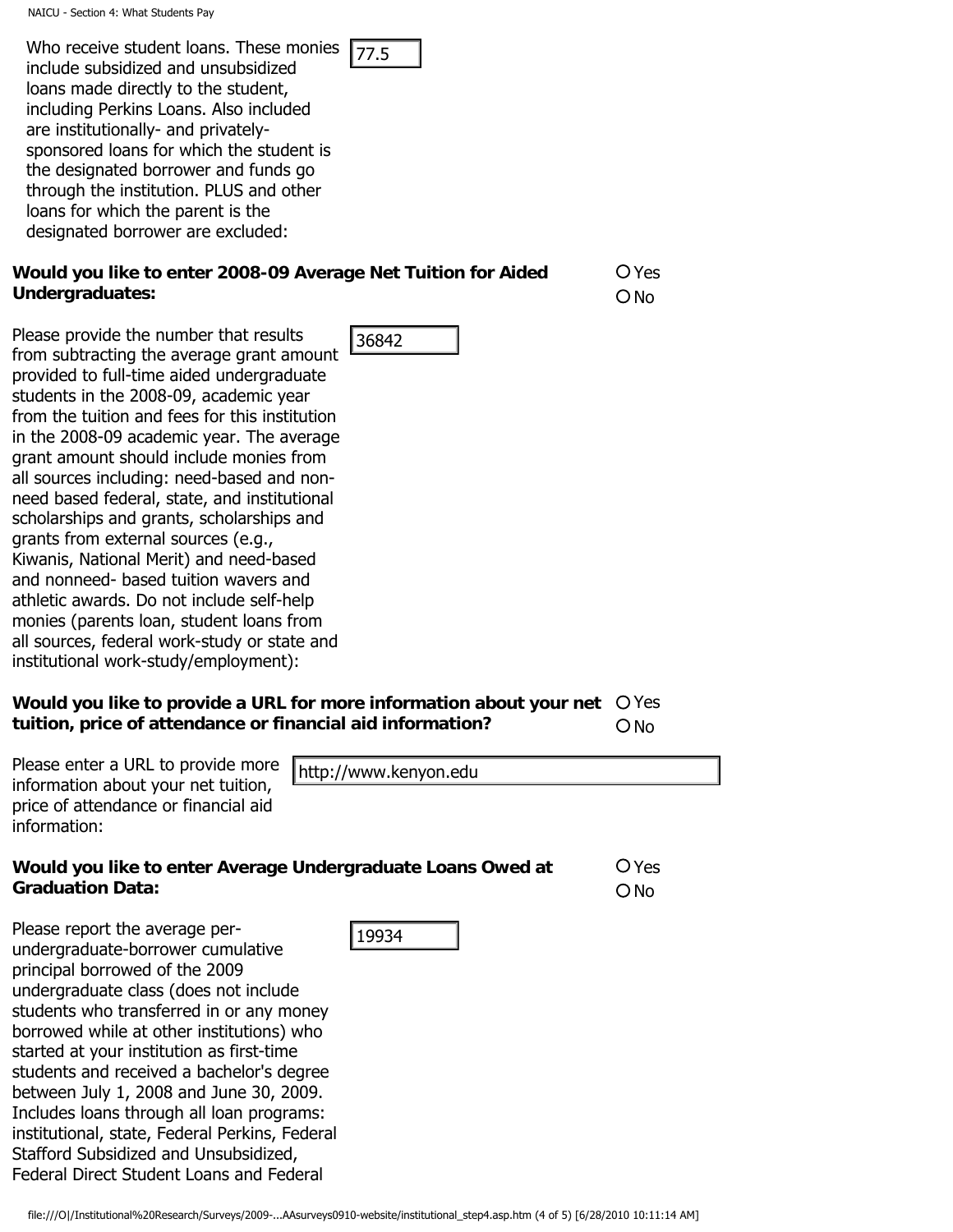Family Education Loans, and private loans certified by your institution; parent loans are excluded but co-signed loans are included:

### Would you like to enter Tuition and Fees/Comprehensive Fee History O Yes **Data:**  O No

Please provide the estimated "tuition and fees" charges or comprehensive fee for a typical full-time undergraduate resident student. This figure should represent typical tuition for a fulltime undergraduate student for the full academic year (generally September to June) plus required fees or those charges that all full-time students must pay that are not included in tuition (for example, registration, health, or activity fees). Optional fees such as parking and laboratory use should not be included. (Note for comprehensive fee institutions: the title of this section on the public profile remains "Tuition and Fees History", however there will be autotext under the graph that reads, "This is a comprehensive fee. See "Price of Attendance" for more information."):

| For academic year 2005-06                                                                                                           | 33930                 |                                                                             |
|-------------------------------------------------------------------------------------------------------------------------------------|-----------------------|-----------------------------------------------------------------------------|
| For academic year 2006-07                                                                                                           | 36050                 |                                                                             |
| For academic year 2007-08                                                                                                           | 38140                 |                                                                             |
| For academic year 2008-09                                                                                                           | 40240                 |                                                                             |
| For academic year 2009-10                                                                                                           | 40980                 |                                                                             |
| Update<br>Cancel                                                                                                                    |                       |                                                                             |
|                                                                                                                                     |                       |                                                                             |
| News] [Action Center] [Special Initiatives] [Events] [Publications]                                                                 |                       |                                                                             |
|                                                                                                                                     |                       |                                                                             |
|                                                                                                                                     |                       |                                                                             |
| lember center About<br><b>Browse NAICU</b>                                                                                          |                       |                                                                             |
|                                                                                                                                     |                       | © 2010 National Association of Independent Colleges and Universities. All I |
|                                                                                                                                     |                       | 1025 Connecticut Ave., N.W., Suite 700                                      |
|                                                                                                                                     |                       | Washington, DC 20036<br>(202) 785-8866, Fax - (202) 835-0003                |
|                                                                                                                                     |                       | Questions or comments? Contact webmaster@naicu.edu.                         |
|                                                                                                                                     | <b>Privacy Policy</b> | <b>Terms of Use</b>                                                         |
|                                                                                                                                     |                       | POWERED BY<br>eResources                                                    |
|                                                                                                                                     |                       |                                                                             |
|                                                                                                                                     |                       |                                                                             |
|                                                                                                                                     |                       |                                                                             |
|                                                                                                                                     |                       |                                                                             |
|                                                                                                                                     |                       |                                                                             |
| file:///O /Institutional%20Research/Surveys/2009-AAsurveys0910-website/institutional step4.asp.htm (5 of 5) [6/28/2010 10:11:14 AM] |                       |                                                                             |

| 33930 |  |
|-------|--|
| 36050 |  |
| 38140 |  |
| 40240 |  |
| 40980 |  |

© 2010 National Association of Independent Colleges and Universities. All Rights Reserved.

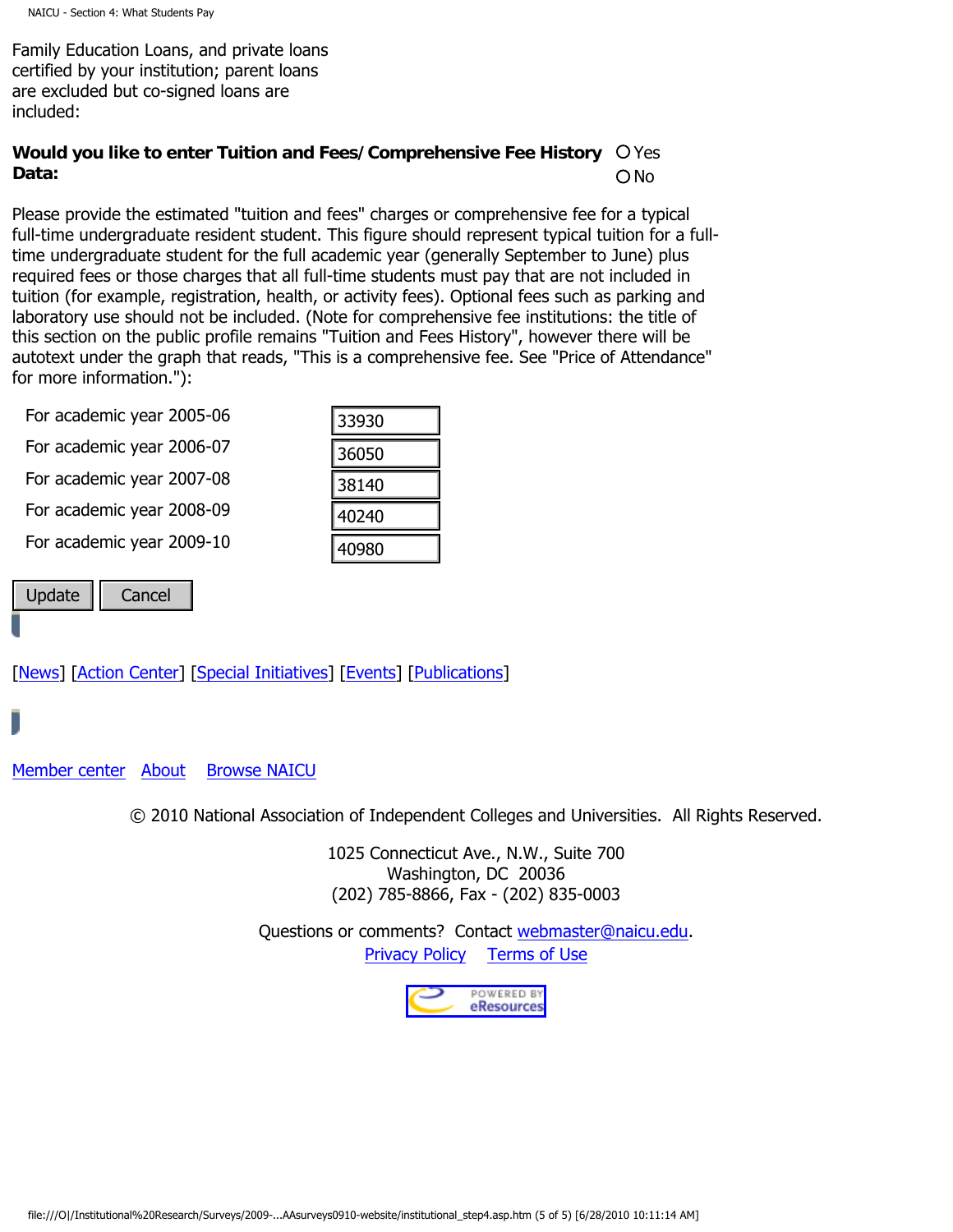# <span id="page-16-0"></span>[Member Center](http://naicu.edu/Member_Center/default.asp) | [About](http://naicu.edu/about/default.asp) | [Browse NAICU](http://naicu.edu/Browse_NAICU/default.asp)



- **[News Room](http://naicu.edu/news_room/default.asp)**
- **[Action Center](http://capwiz.com/naicu/home/)**
- **[Special Initiatives](http://naicu.edu/special_initiatives/default.asp)**

 $\blacktriangleright$ 

- **[Events](http://naicu.edu/events/default.asp)**
- **[Publications](http://naicu.edu/publications/default.asp)**
- $\cdot$  [Blog](http://naicu.edu/naicublog/default.asp)
- [Member Locator](http://naicu.edu/member_center/memberLocator.asp)
- [Member Center](http://naicu.edu/member_center/)
- [Log Out \(Member\)](http://naicu.edu/member_center/signout.asp)
- Browse by
- $\cdot$  - [Type](http://naicu.edu/member_center/memberNews_byType.asp)

# NAICU Launches 2020 Initiative

NAICU and the Council of Independent Colleges have launched ["Building Blocks to 2020,"](http://naicu.edu/news_room/naicu-council-of-independent-colleges-launch-college-access-success-initiative) recognizing and encouraging private college and university efforts to help the nation reach President Obama's 2020 college education goal. For details, or to sign up your institution to participate, go to [www.naicu.edu/2020](http://naicu.edu/2020).

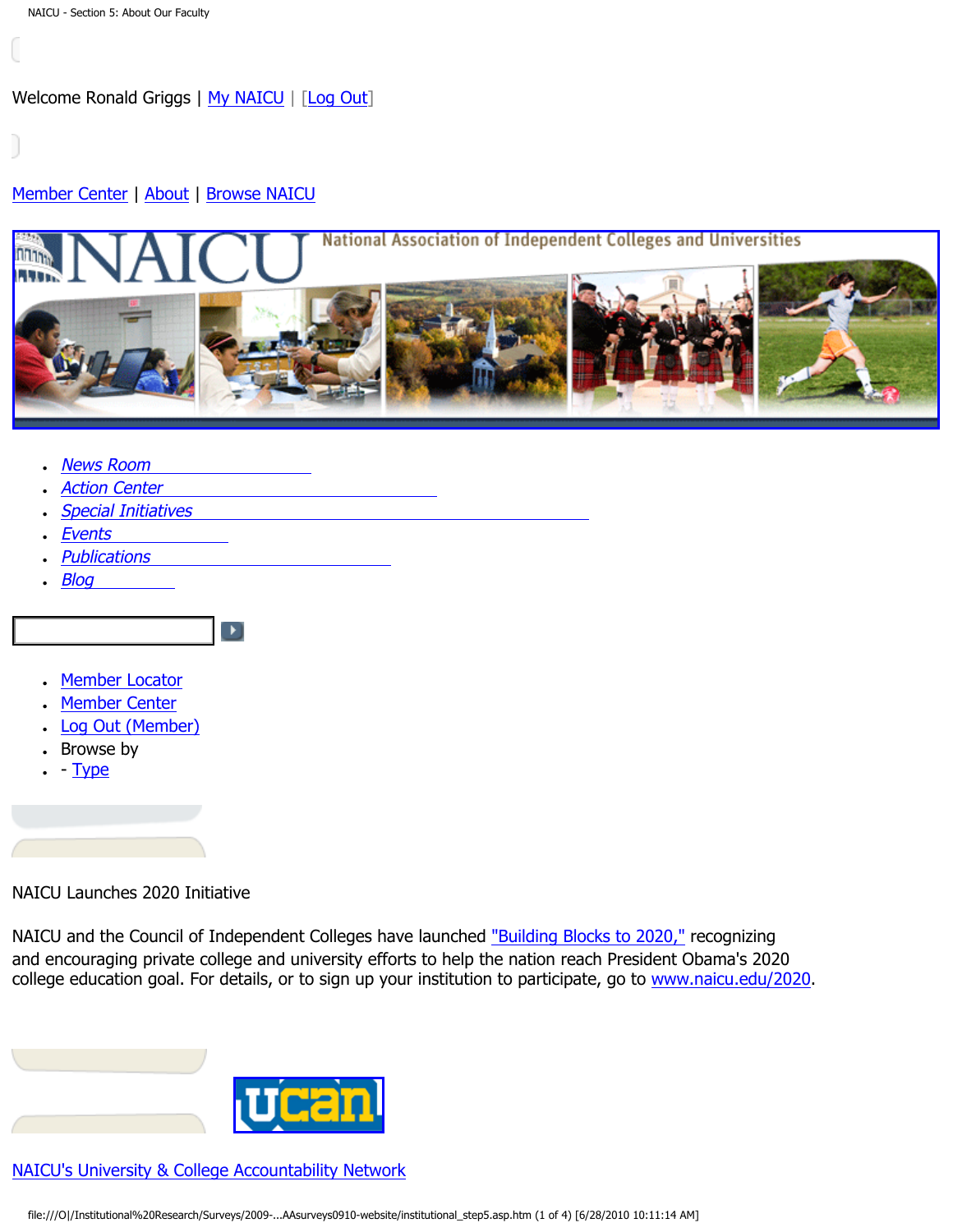Read more

| Home $\rightarrow$ Member Center $\rightarrow$ Member Detail $\rightarrow$ Institutional Detail<br>Section 5: About Our Faculty<br>(Section 5 Instructions) |  |
|-------------------------------------------------------------------------------------------------------------------------------------------------------------|--|
|                                                                                                                                                             |  |

This section covers demographic information on your faculty, as well as class-size data. Clicking the "yes" button on any item will open details and data entry fields for the item. Note that if your entry for any numerical field is zero, please enter "0" rather than "N/ A." (Click on "Update" at bottom after editing.)

 $\begin{array}{ccc} 10 & & & 1:1 \end{array}$ 

# **Would you like to provide Student/Faculty Ratio Data?** 20 Yes O No

Please provide the Fall 2009 student-tofaculty ratio (faculty will remain "1"). This ratio is full-time equivalent students (fulltime plus 1/3 part-time) to full-time equivalent instructional faculty (full-time plus 1/3 part-time). In the ratio calculations, exclude both faculty and students in stand-alone graduate or professional programs such as medicine, law, veterinary, dentistry, social work, business, or public health in which faculty teach virtually only graduate level students. Do not count undergraduate or graduate student teaching assistants as faculty. file: the rain 2009 submit of the required to the full the equivalent students full-<br>tulty ratio (faculty will remain that the full-<br>time points in structional faculty (full-time<br>pivalent instructional faculty (full-time<br>s

# Would you like to provide Full-time Faculty with the Highest Degree  $\bigcirc$  <sub>Yes  $\bigcirc$  No Data?</sub>

Please enter the amount of full-time instructional faculty in the fall of 2009 who held a doctorate, first professional, or other terminal degree. Instructional faculty is defined as those members of the instructional-research staff whose major regular assignment is instruction, including those with release time for research:

Please enter the total number of full-time instructional faculty in the fall of 2009. Instructional faculty is defined as those members of the instructional-research staff whose major regular assignment is instruction, including those with released time for research:

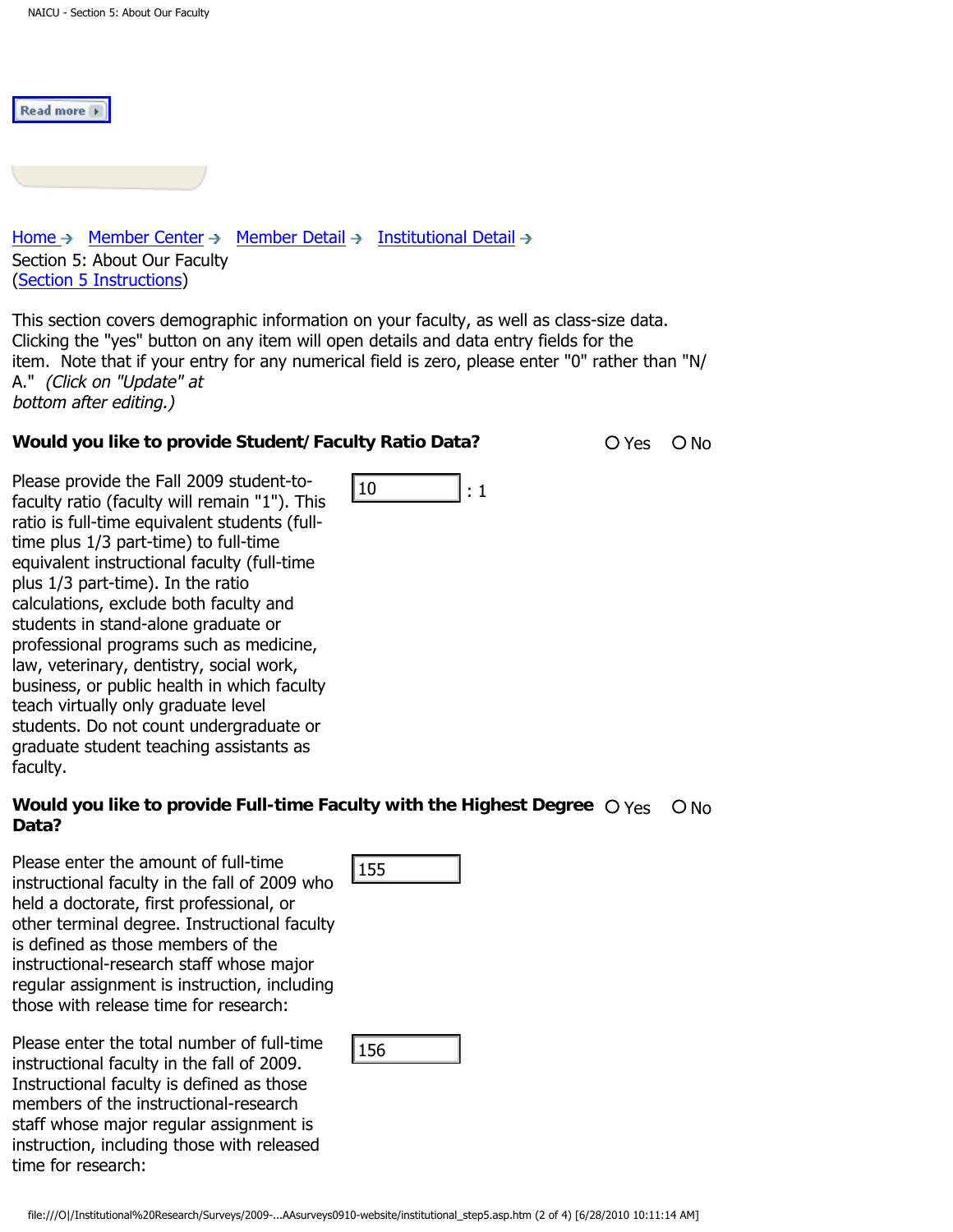# **Would you like to provide Undergraduate Class Size Data?** O Yes O No

| Please enter the number of undergraduate<br>class sections in the Fall 2009 term with 2-<br>9 students:  | 74                                                                                                                                  |
|----------------------------------------------------------------------------------------------------------|-------------------------------------------------------------------------------------------------------------------------------------|
| Please enter the number of undergraduate<br>class sections in the Fall 2009 term with<br>10-19 students: | 215                                                                                                                                 |
| Please enter the number of undergraduate<br>class sections in the Fall 2009 term with<br>20-29 students: | 88                                                                                                                                  |
| Please enter the number of undergraduate<br>class sections in the Fall 2009 term with<br>30-39 students: | 24                                                                                                                                  |
| Please enter the number of undergraduate<br>class sections in the Fall 2009 term with<br>40-49 students: | 17                                                                                                                                  |
| Please enter the number of undergraduate<br>class sections in the Fall 2009 term with<br>50-99 students: | 6                                                                                                                                   |
| Please enter the number of undergraduate<br>class sections in the Fall 2009 term with<br>100+ students:  | 1                                                                                                                                   |
| Please enter the total number of<br>undergraduate class sections in the Fall<br>2009 term:               | 415                                                                                                                                 |
| Would you like to provide a URL about your institution's faculty?                                        | O Yes<br>ΟN                                                                                                                         |
| Please enter a URL about your                                                                            |                                                                                                                                     |
| institution's faculty:                                                                                   | http://www.kenyon.edu/x687.xml                                                                                                      |
| Update<br>Cancel                                                                                         |                                                                                                                                     |
| [News] [Action Center] [Special Initiatives] [Events] [Publications]                                     |                                                                                                                                     |
|                                                                                                          |                                                                                                                                     |
| Member center About<br><b>Browse NAICU</b>                                                               |                                                                                                                                     |
|                                                                                                          | © 2010 National Association of Independent Colleges and Universities. All I                                                         |
|                                                                                                          | 1025 Connecticut Ave., N.W., Suite 700<br>Washington, DC 20036<br>(202) 785-8866, Fax - (202) 835-0003                              |
|                                                                                                          | file:///O /Institutional%20Research/Surveys/2009-AAsurveys0910-website/institutional_step5.asp.htm (3 of 4) [6/28/2010 10:11:14 AM] |

| 415 |  |  |
|-----|--|--|

# **Would you like to provide a URL about your institution's faculty?** O Yes O No

| Update | t ancel |
|--------|---------|
|--------|---------|

© 2010 National Association of Independent Colleges and Universities. All Rights Reserved.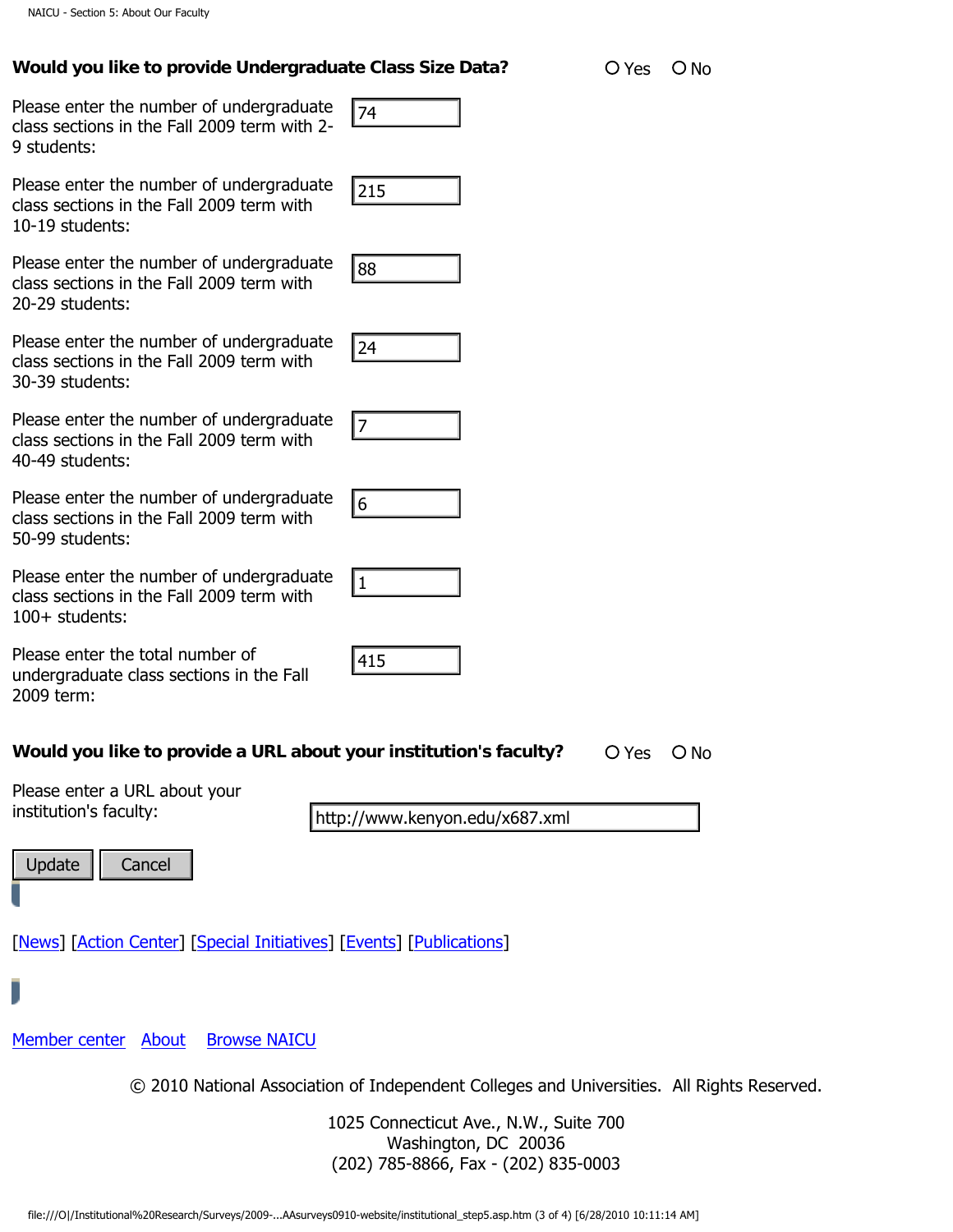Questions or comments? Contact [webmaster@naicu.edu](mailto:webmaster@naicu.edu). **Privacy Policy** [Terms of Use](http://naicu.edu/about/terms-of-use)

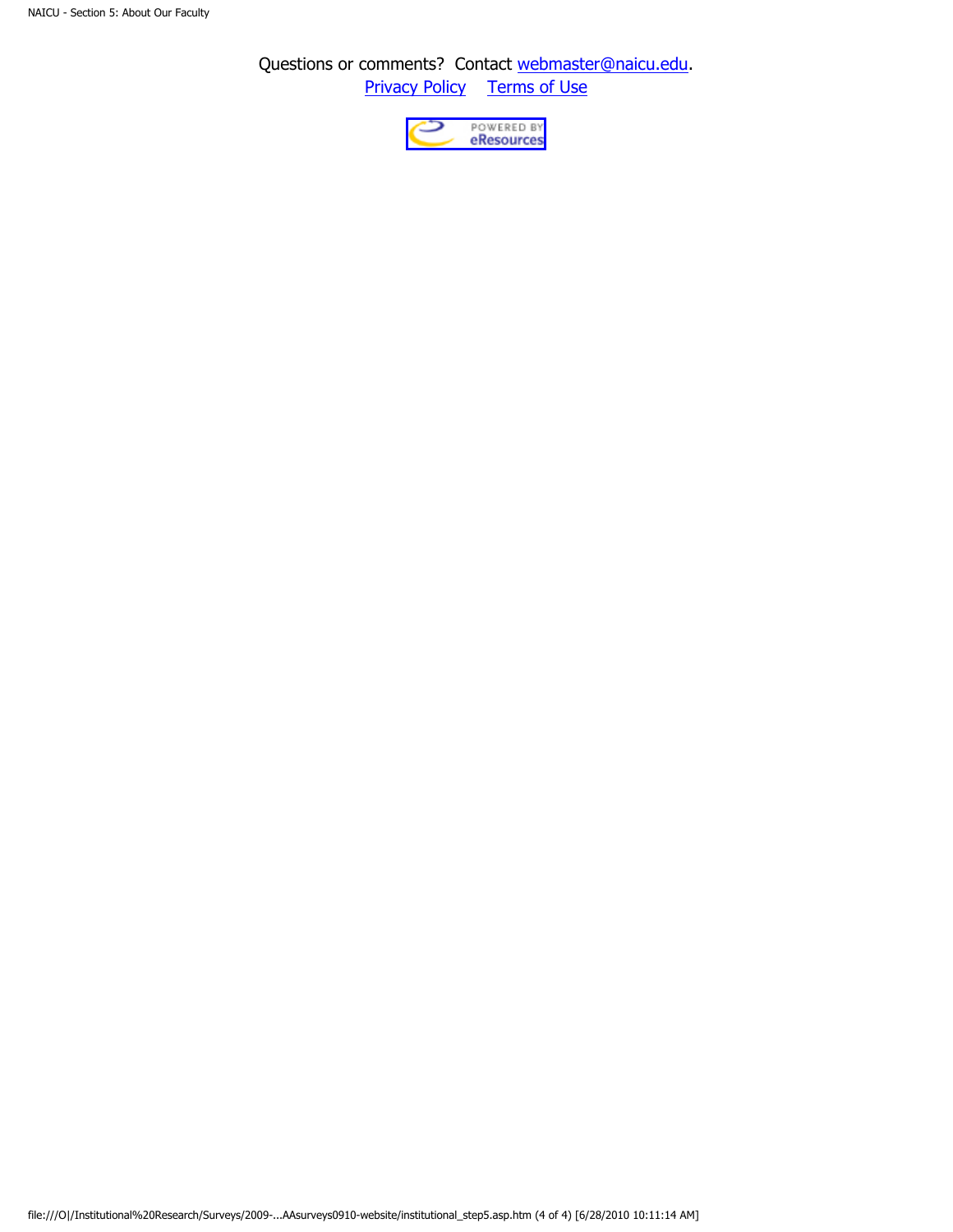# <span id="page-20-0"></span>[Member Center](http://naicu.edu/Member_Center/default.asp) | [About](http://naicu.edu/about/default.asp) | [Browse NAICU](http://naicu.edu/Browse_NAICU/default.asp)



- **[News Room](http://naicu.edu/news_room/default.asp)**
- **[Action Center](http://capwiz.com/naicu/home/)**
- [Special Initiatives](http://naicu.edu/special_initiatives/default.asp)

 $\blacktriangleright$ 

- **[Events](http://naicu.edu/events/default.asp)**
- **[Publications](http://naicu.edu/publications/default.asp)**
- $-Blog$  $-Blog$
- [Member Locator](http://naicu.edu/member_center/memberLocator.asp)
- [Member Center](http://naicu.edu/member_center/)
- [Log Out \(Member\)](http://naicu.edu/member_center/signout.asp)
- Browse by
- $\cdot$  - [Type](http://naicu.edu/member_center/memberNews_byType.asp)

# NAICU Launches 2020 Initiative

NAICU and the Council of Independent Colleges have launched ["Building Blocks to 2020,"](http://naicu.edu/news_room/naicu-council-of-independent-colleges-launch-college-access-success-initiative) recognizing and encouraging private college and university efforts to help the nation reach President Obama's 2020 college education goal. For details, or to sign up your institution to participate, go to [www.naicu.edu/2020](http://naicu.edu/2020).

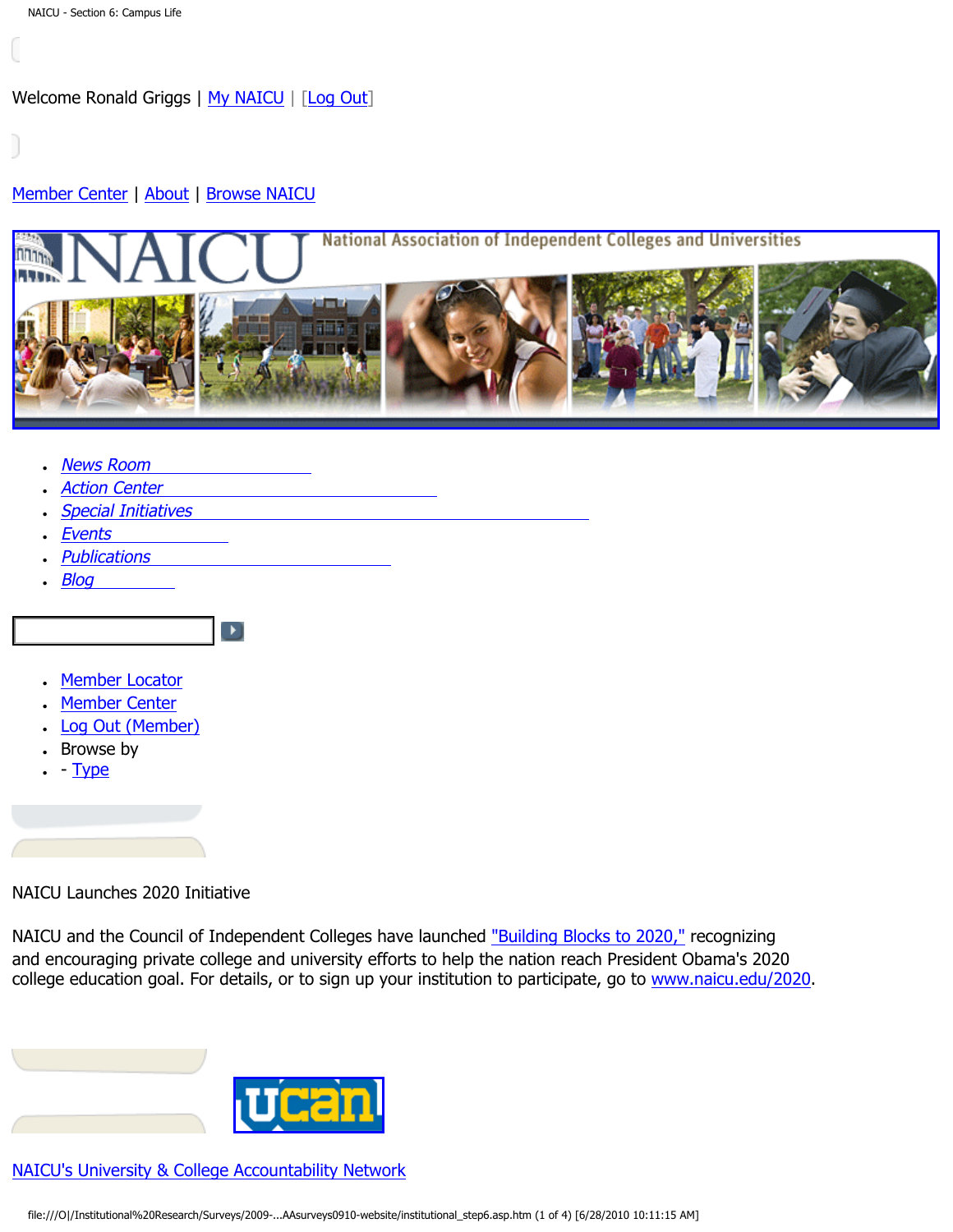| Read more                                                                                                                                                                                                                                                                                                                                                                                                                                                                                                                          |       |               |  |
|------------------------------------------------------------------------------------------------------------------------------------------------------------------------------------------------------------------------------------------------------------------------------------------------------------------------------------------------------------------------------------------------------------------------------------------------------------------------------------------------------------------------------------|-------|---------------|--|
|                                                                                                                                                                                                                                                                                                                                                                                                                                                                                                                                    |       |               |  |
| Member Detail $\rightarrow$ Institutional Detail $\rightarrow$<br>Home $\rightarrow$ Member Center $\rightarrow$<br>Section 6: Campus Life<br>(Section 6 Instructions)                                                                                                                                                                                                                                                                                                                                                             |       |               |  |
| Here you have a wide-ranging opportunity to direct visitors to special aspects of student life<br>on your campus. Please enter links to pages addressing these features and options on your<br>Web site. Also, here you will upload your logo for display on your U-CAN profile. Clicking<br>the "yes" button on any item will open details and data entry fields for the item. Note that if<br>your entry for any numerical field is zero, please enter "0" rather than "N/A."<br>(Click on "Update" at<br>bottom after editing.) |       |               |  |
| Would you like to provide a narrative about your institution's<br>campus?                                                                                                                                                                                                                                                                                                                                                                                                                                                          | O Yes | $\bigcirc$ No |  |
| Would you like to provide data about freshmen living on your<br>campus?                                                                                                                                                                                                                                                                                                                                                                                                                                                            | O Yes | $\bigcirc$ No |  |
| Please provide the percentage of first-<br>100<br>$\frac{0}{0}$<br>time, first-year (freshman) students<br>enrolled in Fall 2009 who live in college-<br>owned, operated, or affiliated housing:                                                                                                                                                                                                                                                                                                                                   |       |               |  |
| Would you like to provide data about undergraduates living on your $\bigcirc$ Yes<br>campus?                                                                                                                                                                                                                                                                                                                                                                                                                                       |       | $\bigcirc$ No |  |
| Please provide the percentage of degree-<br>98<br>$\frac{0}{0}$<br>seeking undergraduates enrolled in fall<br>2009 who live in college-owned, -<br>operated, or -affiliated housing:                                                                                                                                                                                                                                                                                                                                               |       |               |  |
| Would you like to provide a URL about the community surrounding<br>your institution?                                                                                                                                                                                                                                                                                                                                                                                                                                               | O Yes | $\bigcirc$ No |  |
| Please provide the URL about the<br>surrounding community:<br>http://www.kenyon.edu/x1155.xml                                                                                                                                                                                                                                                                                                                                                                                                                                      |       |               |  |
| Would you like to provide Student Life URL's for your institution?                                                                                                                                                                                                                                                                                                                                                                                                                                                                 | O Yes | $O$ No        |  |
|                                                                                                                                                                                                                                                                                                                                                                                                                                                                                                                                    |       |               |  |
| file:///O /Institutional%20Research/Surveys/2009-AAsurveys0910-website/institutional_step6.asp.htm (2 of 4) [6/28/2010 10:11:15 AM]                                                                                                                                                                                                                                                                                                                                                                                                |       |               |  |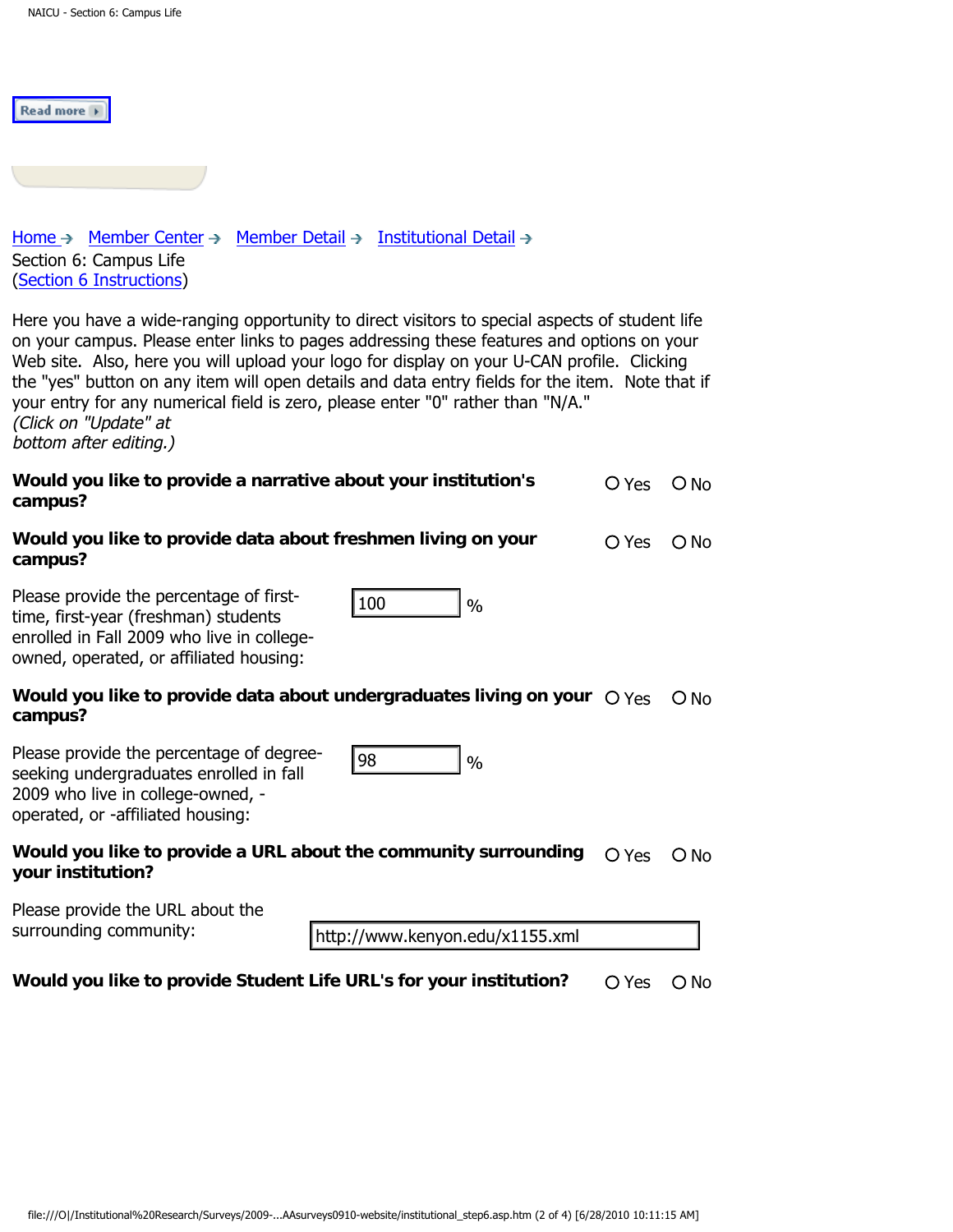Lectures & Outside Learning Opportunities:

| l The |                                         |
|-------|-----------------------------------------|
|       | $\triangle$ ffine of $\triangle$ months |
|       |                                         |

| http://calendar.kenyon.edu/           |                                                                                                                                                                                                                                                                                                                                                                                                                                                                                                                                                  |
|---------------------------------------|--------------------------------------------------------------------------------------------------------------------------------------------------------------------------------------------------------------------------------------------------------------------------------------------------------------------------------------------------------------------------------------------------------------------------------------------------------------------------------------------------------------------------------------------------|
|                                       |                                                                                                                                                                                                                                                                                                                                                                                                                                                                                                                                                  |
| http://athletics.kenyon.edu/index.xml |                                                                                                                                                                                                                                                                                                                                                                                                                                                                                                                                                  |
|                                       |                                                                                                                                                                                                                                                                                                                                                                                                                                                                                                                                                  |
|                                       |                                                                                                                                                                                                                                                                                                                                                                                                                                                                                                                                                  |
|                                       |                                                                                                                                                                                                                                                                                                                                                                                                                                                                                                                                                  |
|                                       |                                                                                                                                                                                                                                                                                                                                                                                                                                                                                                                                                  |
| http://www.kenyon.edu/x11591.xml      |                                                                                                                                                                                                                                                                                                                                                                                                                                                                                                                                                  |
|                                       |                                                                                                                                                                                                                                                                                                                                                                                                                                                                                                                                                  |
|                                       |                                                                                                                                                                                                                                                                                                                                                                                                                                                                                                                                                  |
|                                       |                                                                                                                                                                                                                                                                                                                                                                                                                                                                                                                                                  |
|                                       |                                                                                                                                                                                                                                                                                                                                                                                                                                                                                                                                                  |
|                                       |                                                                                                                                                                                                                                                                                                                                                                                                                                                                                                                                                  |
|                                       |                                                                                                                                                                                                                                                                                                                                                                                                                                                                                                                                                  |
|                                       |                                                                                                                                                                                                                                                                                                                                                                                                                                                                                                                                                  |
|                                       |                                                                                                                                                                                                                                                                                                                                                                                                                                                                                                                                                  |
|                                       |                                                                                                                                                                                                                                                                                                                                                                                                                                                                                                                                                  |
|                                       |                                                                                                                                                                                                                                                                                                                                                                                                                                                                                                                                                  |
| http://www.kenyon.edu/x8780.xml       |                                                                                                                                                                                                                                                                                                                                                                                                                                                                                                                                                  |
| $O$ Yes                               | $O$ No                                                                                                                                                                                                                                                                                                                                                                                                                                                                                                                                           |
|                                       |                                                                                                                                                                                                                                                                                                                                                                                                                                                                                                                                                  |
|                                       |                                                                                                                                                                                                                                                                                                                                                                                                                                                                                                                                                  |
|                                       |                                                                                                                                                                                                                                                                                                                                                                                                                                                                                                                                                  |
|                                       | $\bigcirc$ No                                                                                                                                                                                                                                                                                                                                                                                                                                                                                                                                    |
|                                       |                                                                                                                                                                                                                                                                                                                                                                                                                                                                                                                                                  |
| http://www.kenyon.edu/security.xml    |                                                                                                                                                                                                                                                                                                                                                                                                                                                                                                                                                  |
| O Yes                                 | $O$ No                                                                                                                                                                                                                                                                                                                                                                                                                                                                                                                                           |
|                                       |                                                                                                                                                                                                                                                                                                                                                                                                                                                                                                                                                  |
|                                       |                                                                                                                                                                                                                                                                                                                                                                                                                                                                                                                                                  |
|                                       | http://www.kenyon.edu/organizations.xml<br>http://www.kenyon.edu/x10520.xml<br>http://www.kenyon.edu/reslife.xml<br>http://www.kenyon.edu/x11585.xml<br>http://www.kenyon.edu/x13827.xml<br>http://www.kenyon.edu/x11592.xml<br>http://www.kenyon.edu/x24732.xml<br>Would you like to provide a Campus Safety Narrative?<br>Please provide a narrative about your campus safety measures (50 words max.):<br>Would you like to provide a URL about your campus safety<br>O Yes<br>Would you like to provide a URL for your campus safety report? |

| Please provide a URL about your |
|---------------------------------|
| campus safety measures:         |